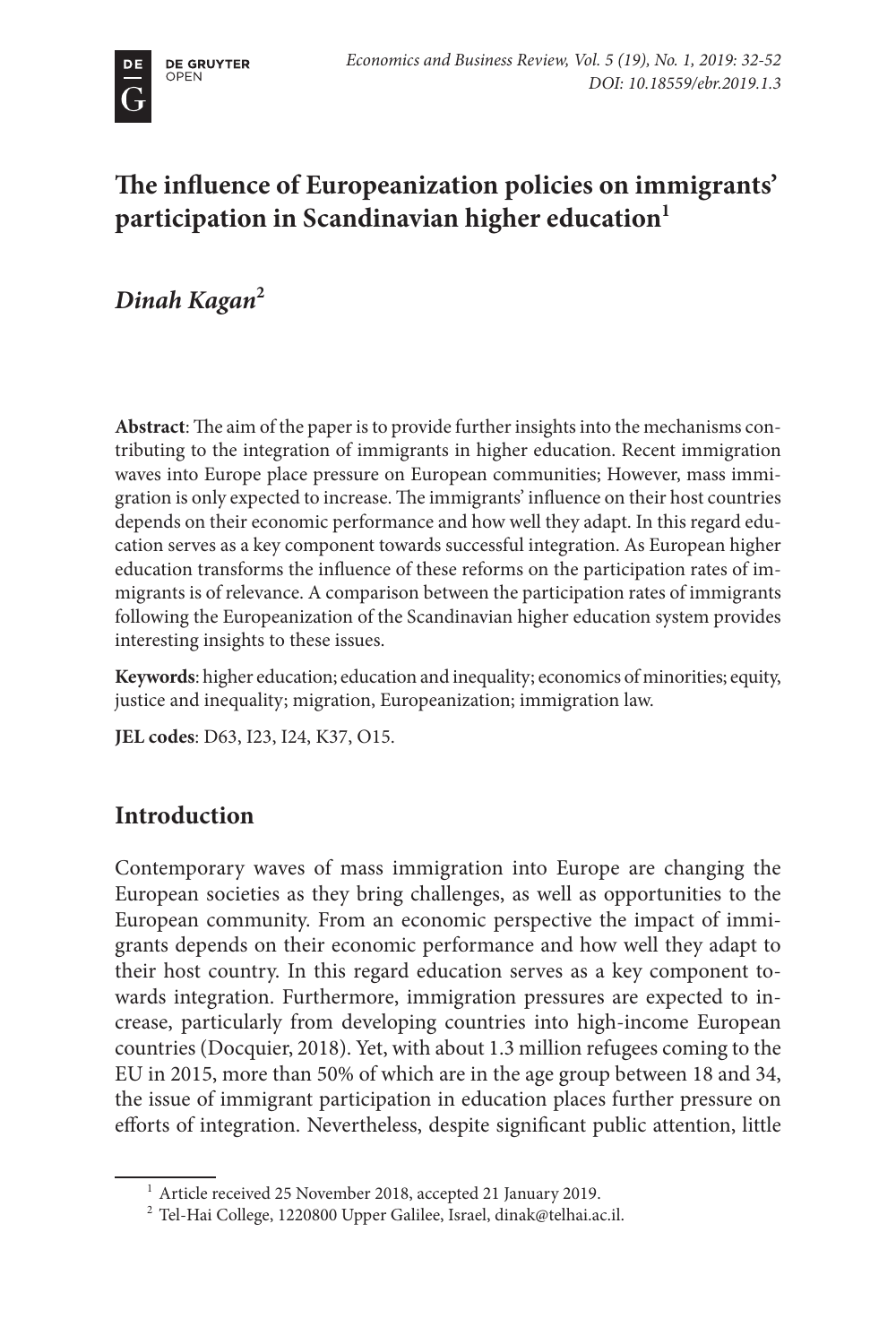is known about the causes and processes that lead to the relative educational disadvantage of immigrants.

Moreover, for economic growth to be sustainable inclusive growth must be pursued. One of the non-monetary aspects of inclusive growth is education as rapid changes in the labour market alongside the increased competition for jobs may result in the risk that lower-skilled social groups are left behind (Busemeyer, 2018; Darvas & Wolff, 2016). Consequently, higher education (HE) participation has been transformed from a privilege to a necessity, as it becomes a key instrument in obtaining social justice, maintaining national economic growth and individual development. Thus over the recent decades HE systems have seen a massive expansion worldwide and the transformation to a high level of participation is leading to alterations in the role of HE and the composition of the student body (Marginson, 2016).

Various related processes have influenced contemporary European HE: Cultural globalization in terms of ideological convergence of norms and values such as mobility, internationalization, equity, social efficiency and democracy are being promoted by international agencies. The question arises as to what extent these trends have contributed to increasing the participation of disadvantaged groups in higher education? This research focuses on the Europeanization processes of HE which occur when HE systems and organizations adapt to environmental pressures coming from European initiatives (Vukasoavić, 2013). Europeanization processes such as the Bologna Process and the Lisbon strategy have led to increased emphasis on inclusion and to the introduction of shorter degree courses that allow students to enter the labour market more rapidly. These reforms have not gone uncriticized and particularly the Bologna Process has been blamed for declining academic quality as a result of the new degree system. Nonetheless this study is an attempt to shed some light on the impact of Europeanization processes on inclusion by reviewing their impact on immigrant participation in HE.

Previous research on the impact of Europeanization reforms on under-represented groups tends to focus on students from a low socio-economic origin (Neugebauer, Neumeyer, & Alesi, 2016) traditional one-cycle degree programs have been re-arranged into two successive cycles (bachelor's and master's. Berton and Bondonio (2018) discuss the influence of the Bologna degree reform on overall enrolment rates. However, research on how the degree structural change influenced HE participation is scarce and somewhat inconclusive indicating that the effect differs across countries (Di Pietro, 2011, p. 358). To the best of the knowledge of the author no research has focused on the effects of the structural reforms on immigrant enrolment in general and in Scandinavia in particular. Furthering our knowledge of the mechanisms that encourage increased participation of immigrants in higher education, may elucidate the successful mechanisms for the integration of immigrants. Thus the study aims to contribute to existing scholarship both in the research of immigrants' inte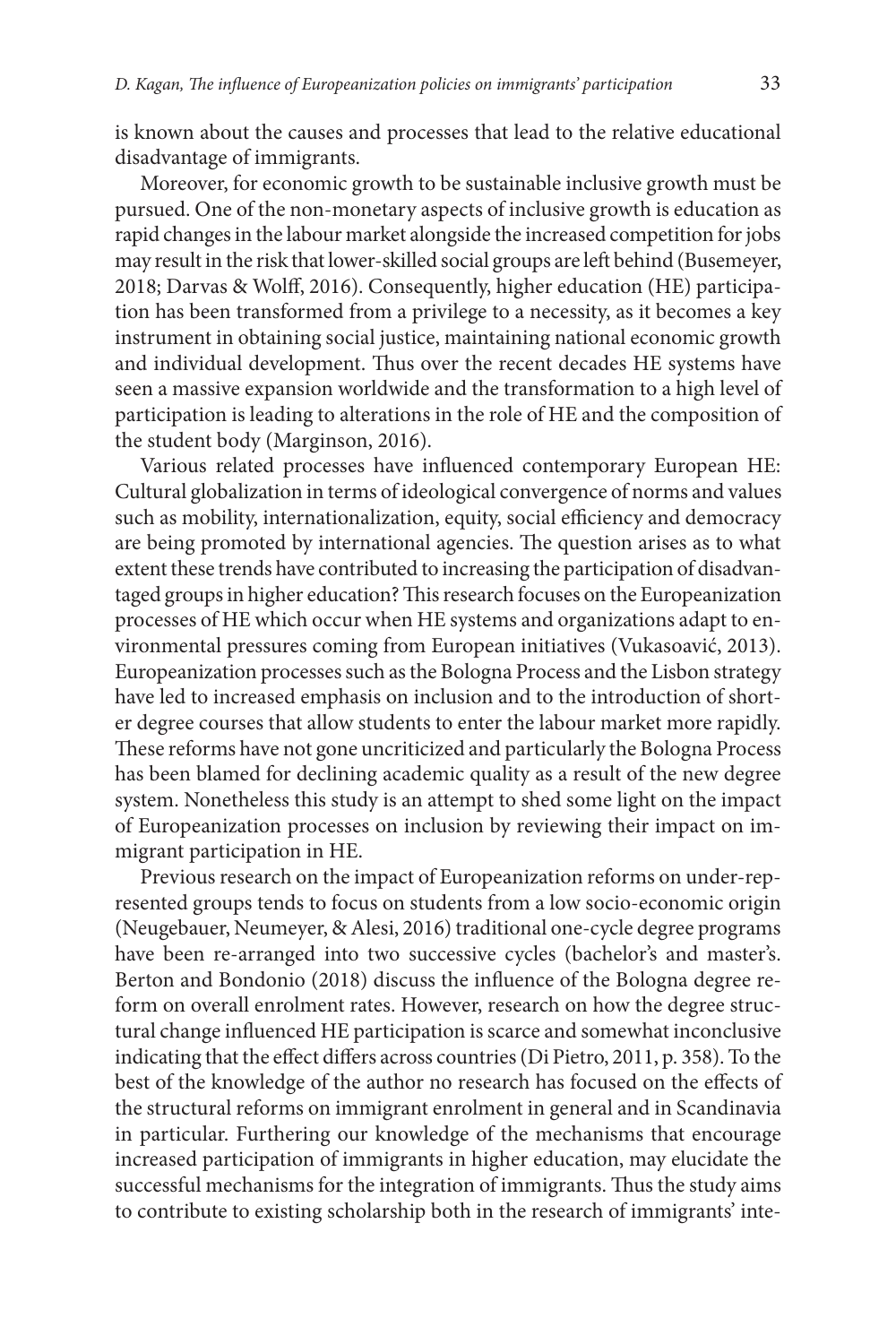gration through higher education and the potential role that Europeanization processes may play in the integration of immigrants.

The rest of the paper is organized as follows: Section 1 deals with the problem of immigrant educational inequalities and Europeanization processes in higher education. Section 2 elaborates on the methodology of the research. Section 3 investigates the influence of Europeanization process in Scandinavian higher education on the participation of immigrants. The paper is closed with conclusions.

# **1. Background**

In an attempt to address research gaps this study's concept is based on immigrant-related educational inequality theories, as well as Europeanization theories. This section reviews the most prominent concepts related to those dimensions before turning to the research of immigrants and their participation in each of the Scandinavian countries.

### **1.1. Immigrant related educational inequalities**

Educational inequalities are related to the individual's socio-economic background as economic, social and cultural forms of capital are intergenerationally transmitted and the educational systems operate as a primary mechanism in the perpetuation of socio-economic inequality. Extensive research is devoted to educational inequalities in the education systems (Thomson, 2017). From the perspective of higher education attention has been drawn to the inclusion of under-represented groups and how such groups are affected by the expansion processes of HE (Arum, Gamoran, & Shavit, 2007; Neugebauer et al., 2016; Thomson, 2017). Marginson (2016) suggests equity in HE consists of two dimensions: inclusion and fairness. Inclusion refers to the overall increase in participation of under-represented groups, whereas fairness refers to their proportional representation in comparison with other social groups. Additionally, combined with expansion processes, the stratification and diversification of HE divert less-advantaged individuals to low-prestige programmes making the inequality more subtle.

Persons with an immigrant background are identified in the research as an under-represented group in HE as they often experience educational inequalities which are partially related to their socio-economic status and partially related to their immigrant background. Research of the immigrants' educational achievements tends to focus on the primary and secondary effects on HE attainment (Griga & Hadjar, 2013). Primary effects are all socio-cultural factors that are expressed in the academic performance of children. Secondary effects, on the other hand, are socio-cultural factors that are expressed in the educational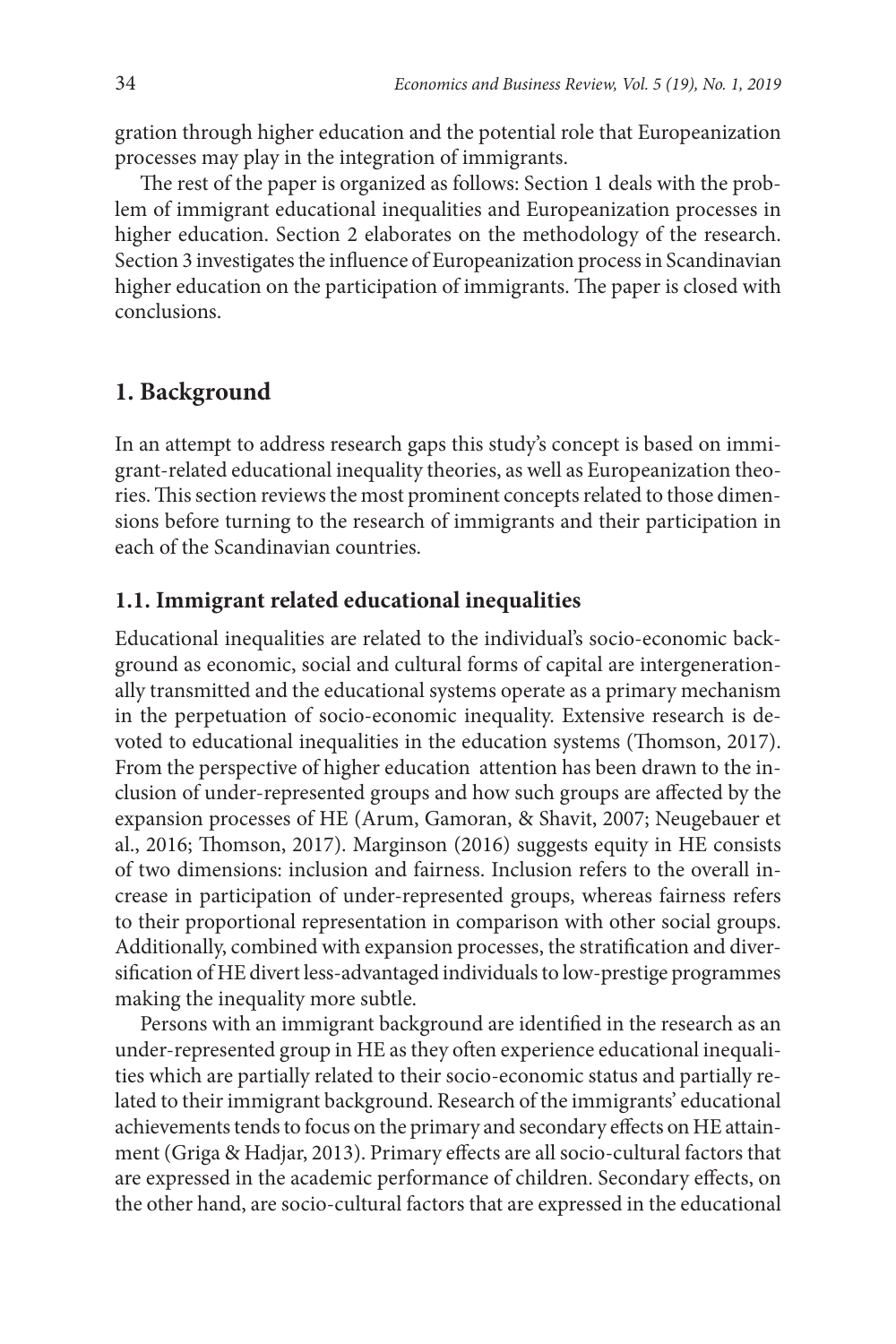choices of the individual. Secondary effects are the focal point of immigrantrelated research with immigrants' high aspirations viewed as a crucial component in their decision to continue to HE (Crul, Schneider, Keskiner, & Lelie, 2016). The influence of secondary effects in the context of under-represented groups has been examined with regard to a transition into upper-secondary education (Dollmann, 2017).

In the cost-benefit model for predicting how different social groups react to increasing educational opportunities (Jonsson & Erikson, 2007), the benefits versus the costs and the probability of success are considered. HE expansion, in itself, did not increase equity, though it has contributed to social mobility. However, drawing on the cost-benefit model it is plausible to assume that shortening degree time would lead to increased participation of under-represented groups. Furthermore structural elements, predominantly stratification among institutions and programmes are recognized as a prime cause for immigrant education inequality (Griga & Hadjar, 2013). Attention has been drawn to the earlier stages of stratification at elementary or secondary school level (Dollmann, 2017). Less attention has been given to the effects on the educational transition decisions of young immigrants as a result of changes in the structures of HE.

Typically identified as a less advantaged social group the increased participation of immigrants and their descendants in HE is vital for their integration and social inclusiveness. In general, it has been shown that second-generation immigrants tend to exhibit higher educational achievements than their native-counterparts of the same generation. Respectively the educational and labour market paths of children with an immigrant background is less influenced by their parents in comparison with their native-counterparts of a similar socio-economic background (OECD, 2018, p. 10). This phenomenon has been named the 'immigrant paradox' and is primarily discussed in American literature (Hofferth & Moon, 2016). Whether the immigrant paradox applies across socio-economic and ethnic groups remains a matter of debate (Feliciano & Lanuza, 2017, p. 213). Institutional settings and non-stratified and comprehensive education systems were found to improve the educational prospects of immigrants. Moreover a multiplier effect appears to operate on second-generation immigrants in which they tend to take more advantage of structural features and indirect routes than their native counterparts, thus increasing their accumulation of social and cultural capital (Crul et al., 2016). Educational institutional arrangements are particularly influential on this group. Nonetheless, research on immigrant educational inequalities is lacking and the scarcity of high-quality data related to immigrants in HE is one of the reasons for this (Camilleri, Griga, & Mühleck, 2013).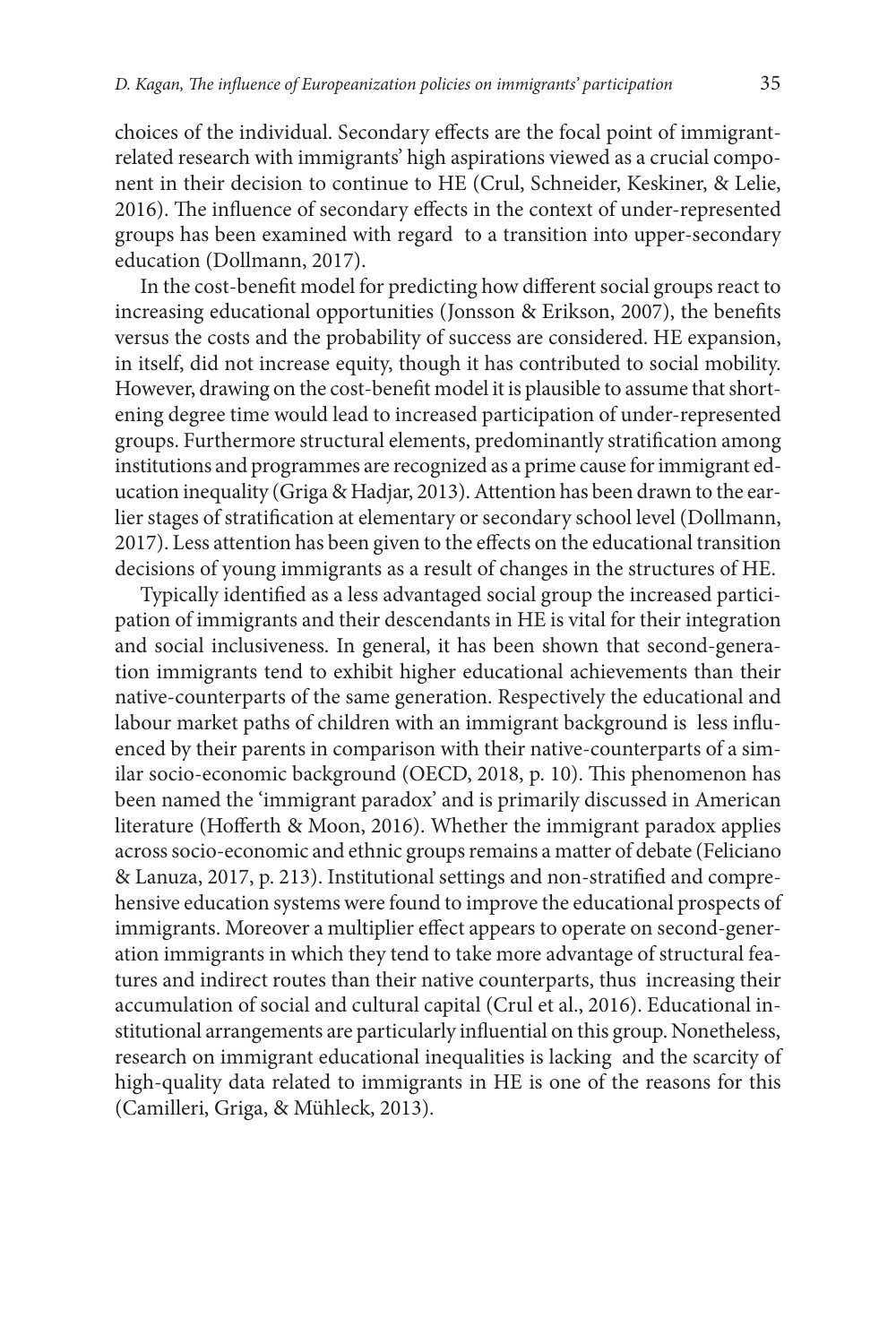#### **1.2. Europeanization of Scandinavian higher education**

Europeanization processes are defined as the construction, diffusion and institutionalization of formal and informal rules defined in the EU policy (Radaelli, 2002). This definition was further elaborated to include European non-EU intergovernmental processes such as the Bologna Process and attention was drawn to the intersection between national HE policies and Europeanization processes (Maassen & Musselin, 2009; Vukasoavić, 2013). To a large extent reforms in European HE systems during the first decades of the millennium have been attributed to Europeanization processes. Among the most prominent is the Bologna Process. The varied pace and extent of implementation of the Bologna objectives provide valuable insights into the intersection between Europeanization and national agenda.

Launched in 1999 the Bologna Process aimed at establishing a European Area of HE and as such provides a means of mainstreaming HE activities towards similar overarching policies. To harmonize European HE systems a set of objectives was defined. These included, among others, the introduction of the two and later three-cycle degree system. The Bologna Process served as an umbrella for common purpose HE policies and its aim was to remove educational borders. On the other hand the Bologna Process also served as an opportunity for national governments to conduct reforms of their HE systems and Bologna was strategically used as a golden opportunity to justify reforms in sensitive areas (Sin & Saunders, 2014). Thus, in spite of a varied pace of implementation, European HEIs have become more integrated and standardized under the Bologna Process. Before Bologna each Scandinavian country had developed its own solutions to the increasing scope and internationalization of HE. Following the Bologna Process Scandinavian countries changed their degree systems in accordance with Bologna guidelines. However, due to their national disparities Bologna objectives were implemented at a different pace and with national variations.

Similarly, extensive reforms in Scandinavian HE were partially driven by a national agenda and partially motivated by the need to conform to European norms. Norway and Denmark were motivated by the economic need to shorten study duration and bring graduates into the labour market sooner while the Bologna degree reform in Sweden was more motivated by the need to conform to European standards (Lindberg-Sand, 2007; Sin & Saunders, 2014). Nonetheless in all three countries the need to conform to European standards played an important role in the final implementation of degree reform. Regardless of convergence towards European norms and values some national HE characteristics have prevailed. Danish HE remained relatively segmented though its level of flexibility has improved, predominantly in professional programmes. Sweden maintained its uniform system although the Bologna structure provides a more rigid framework than its prior degree system. Finally,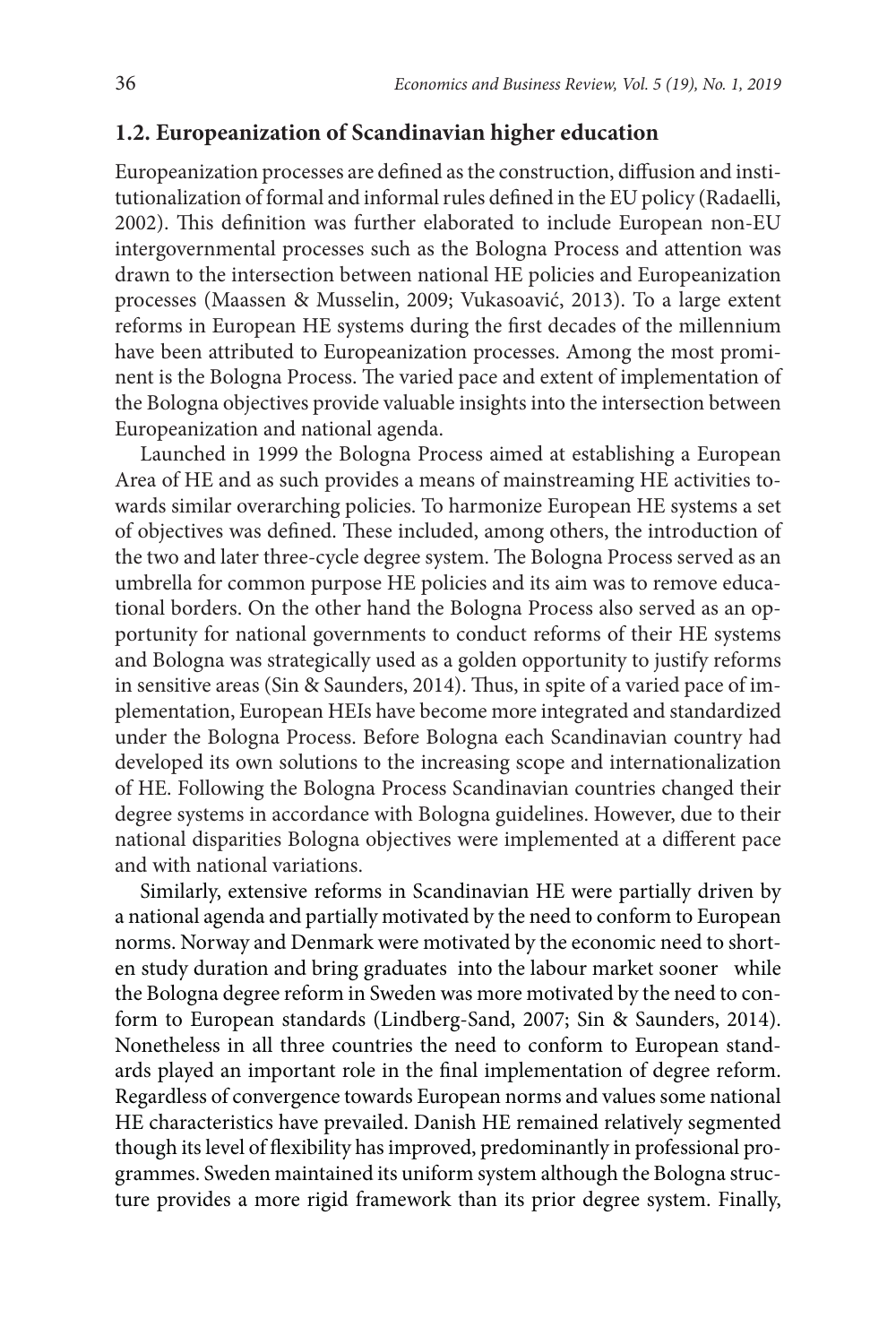Norwegian HE remained binary although with increased transition opportunities.

## **2. Methodology**

This research focuses on the three Scandinavian countries (Denmark, Sweden and Norway) as a case study for a comparison of the influence of reform due to their similar settings but the different pace of reform implementation. As such Scandinavia provides an interesting platform for an examination of the reform's impact. Furthermore, all three countries share common linguistic, cultural and historical similarities as well as a common model of education with a comprehensive primary school system through grade 9 and generous grant/loan systems for all students. Moreover, all three countries have strong and successful competitive economies with high immigration flows and parallels in their historical immigration policies and trends.

In accordance with research objectives the influence of the reforms on immigrant participation is examined with a focus on changes to the two dimensions of equity: inclusion and fairness (Marginson, 2011) (for further discussion see section 1.1). The research uses quantitative methods in which secondary data from longitudinal national Student Registers, covering the years before during and after the implementation of the Europeanization policies,<sup>3</sup> are analyzed. The time scope of the empirical analysis encompasses the different pre-postdegree reform years in Denmark, Sweden and Norway spanning from 1991 to 2016. Given the limitations of comparable data on immigrant participation in HE and the different pace and extent of implementation of reforms the empirical study uses the case study method rather than direct comparison. Hence, Tables 1-3 display results of each country's analysis according to the relevant time-span of its implementation of the reforms. The effect of the introduction of the bachelor's degree on participation trends is measured by means of a linear regression model using R-studio implemented on longitudinal data at country level (Berton & Bondonio, 2014). The purpose of using this model is to identify whether an effect of the reform years on the proportional participation of persons with an immigrant background can be identified.

The main challenge for the analysis of reform impact is to separate the reform impact from other effects produced by other factors related to demographic, student composition or labour market aspects (Berton & Bondonio,

<sup>&</sup>lt;sup>3</sup> Europeanization policies in Scandinavian higher education took place at different times. Hence the data analyzed for each country refers to the country-relevant Europeanization timeframe. In the case of Denmark reform was introduced in 1993 and fully implemented by 2003; in the case of Sweden reform was set in motion in 2002 and finalized in 2007; and finally Norway launched the change in 2003 and finalized the reform in 2007.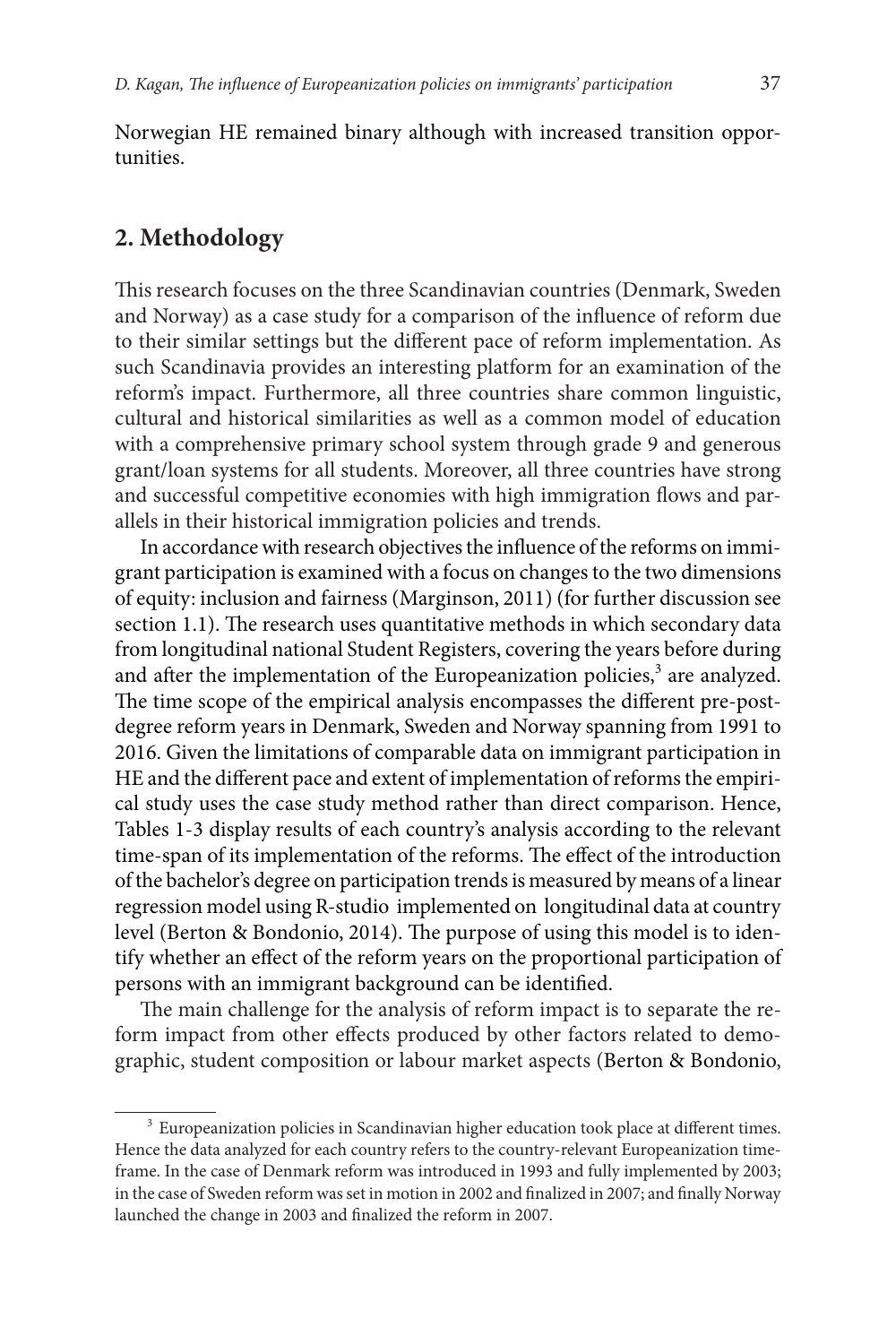2018). Previous research on the influence of the new degrees on participation patterns focuses on the general population and is mostly limited to one country (Bondonio & Berton, 2018; Di Pietro, 2011; Cappellari & Lucifora, 2009).

# **3. Changes in participation trends of persons with an immigrant background in Scandinavian HE**

In the last forty years Scandinavia has experienced large scale immigration of rather similar patterns. Nonetheless, essential disparities in immigration policies and the composition of the immigrant population should be pointed out as immigration inflow patterns reflect those differences (Pettersen & Østby, 2013, p. 77). Denmark with the strictest immigration policy has experienced an increase of 141% in immigration inflow though it is behind Norway and Sweden. Starting in 2010 Norway has adopted a stricter immigration policy which has led to a more moderate inflow. Finally Sweden's liberal policy is mirrored in the high increase of immigration – of more than 200% (OECD, 2017).

Since the 1970's Scandinavian immigration policy was aimed at restricting un-skilled immigration while allowing the admission of skilled workers in demand. Subsequently in the first half of 2000 refugees or family reunifications became the two main immigration groups in Scandinavia. With immigrant and refugee numbers continually increasing across Europe and Scandinavia the issue of immigrant integration and HE participation becomes a pressing matter. Immigration may pose economic and cultural challenges to the host countries. Immigration influence may vary according to the level of education and skill of the newcomers. Furthermore, the long-term economic impact of immigration depends on the integration of the immigrants in the native society.

#### **3.1. Denmark**

Denmark is the Scandinavian country with the strictest immigration and integration policy. Since the beginning of the millennium Denmark has shifted from a relatively open immigration policy to one of the most closed immigration policies in Europe (Mailand, 2017, p. 92). The new Centre-Right coalition modified control and access policies, including the elimination of the de facto refugee category and age restrictions for married couples.

Between 1991-2015 the composition of the Danish population changed, while people of Danish origin made up 95% of the total population in 1991, their share decreased significantly over the years. By 2015 immigrants and descendants were 11.6% of the entire Danish population, 9% immigrants and 3% descendants. Among the group with an immigrant background 53% originate from European countries, making it the largest immigrant group. The second largest group are immigrants from Asia and the third largest group are immi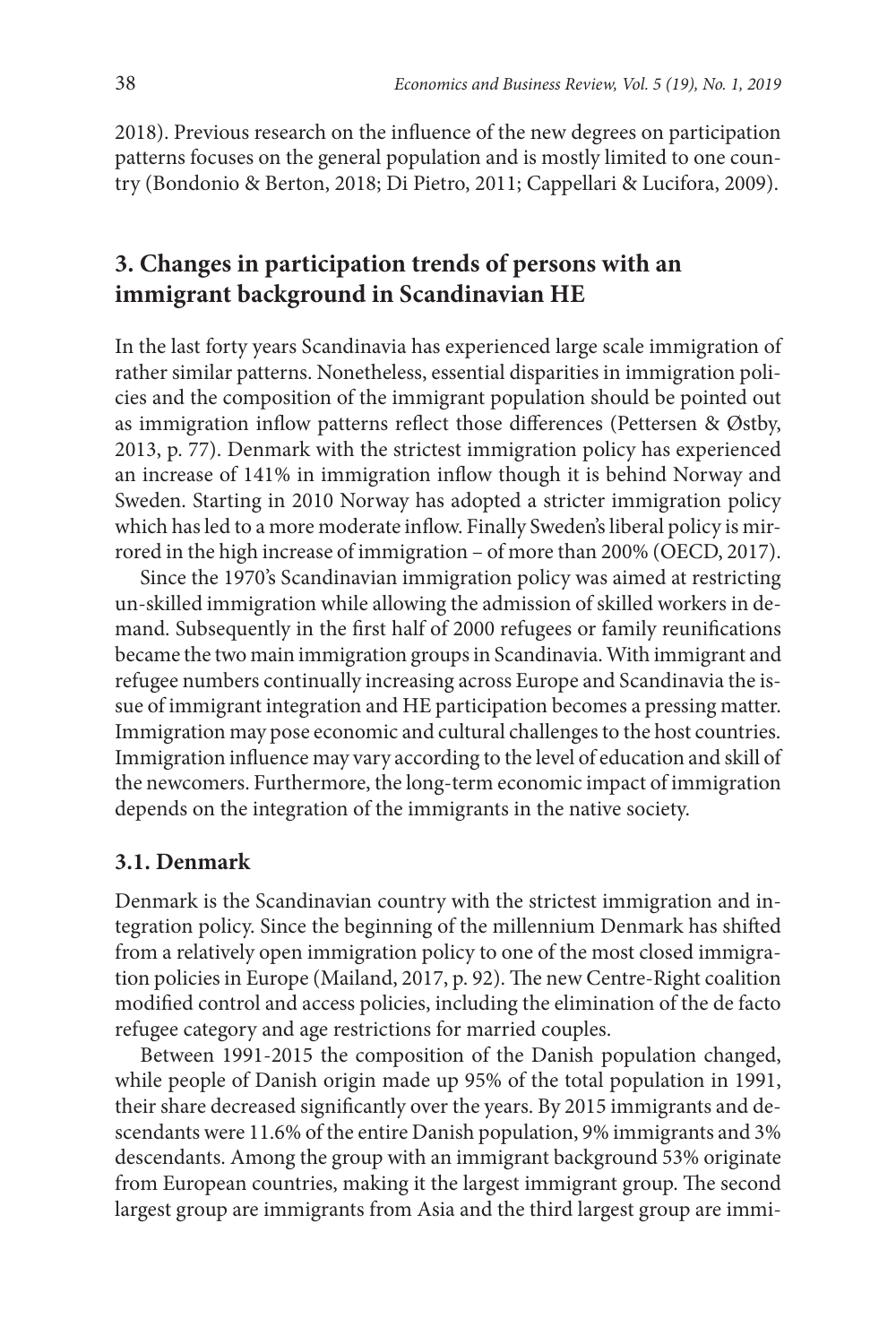grants from Europe outside the EU-28 (incl. Norway and Turkey) (Statistics Denmark, 2016). Among the descendants the two largest groups originate from Asia and Europe outside the EU-28. Over time the largest descendant group has become the Asian group. Concerning the country of origin the largest immigrant group originates from Turkey with 9.4% immigrants and descendants, followed by Poland and Germany.

#### *Participation Trends in HE*

Data on the student participation in Denmark is taken from the Student Register–a longitudinal register that follows the educational career of each student throughout all educational programmes. The inclusion dimension in the Danish HE system in respect to persons of an immigrant background is measured by entry rates (#student per sub- population/100,000 of sub-population) for each sub-population and various HE types. Growth in HE entry is evident for all groups (Figure 1). However, most apparent is the increase in the inclusion of descendants. With regard to the group of immigrants the trend of constant increase was reversed in 2013.



**Figure 1. Inclusion trends by population, Denmark, 1991-2016** Source: Based on (Statistics Denmark, 2017).

The fairness dimension of equity demonstrates the representation of each group in relation to its proportion in society and the student body. The fairness dimension is calculated as follows:

$$
\# students.subgroup \leftarrow \\
Equity = \frac{\# Students,total}{\# Citizens.subgroup} = \frac{P_{students, subpopulation}}{P_{ciizens, subpopulation}}
$$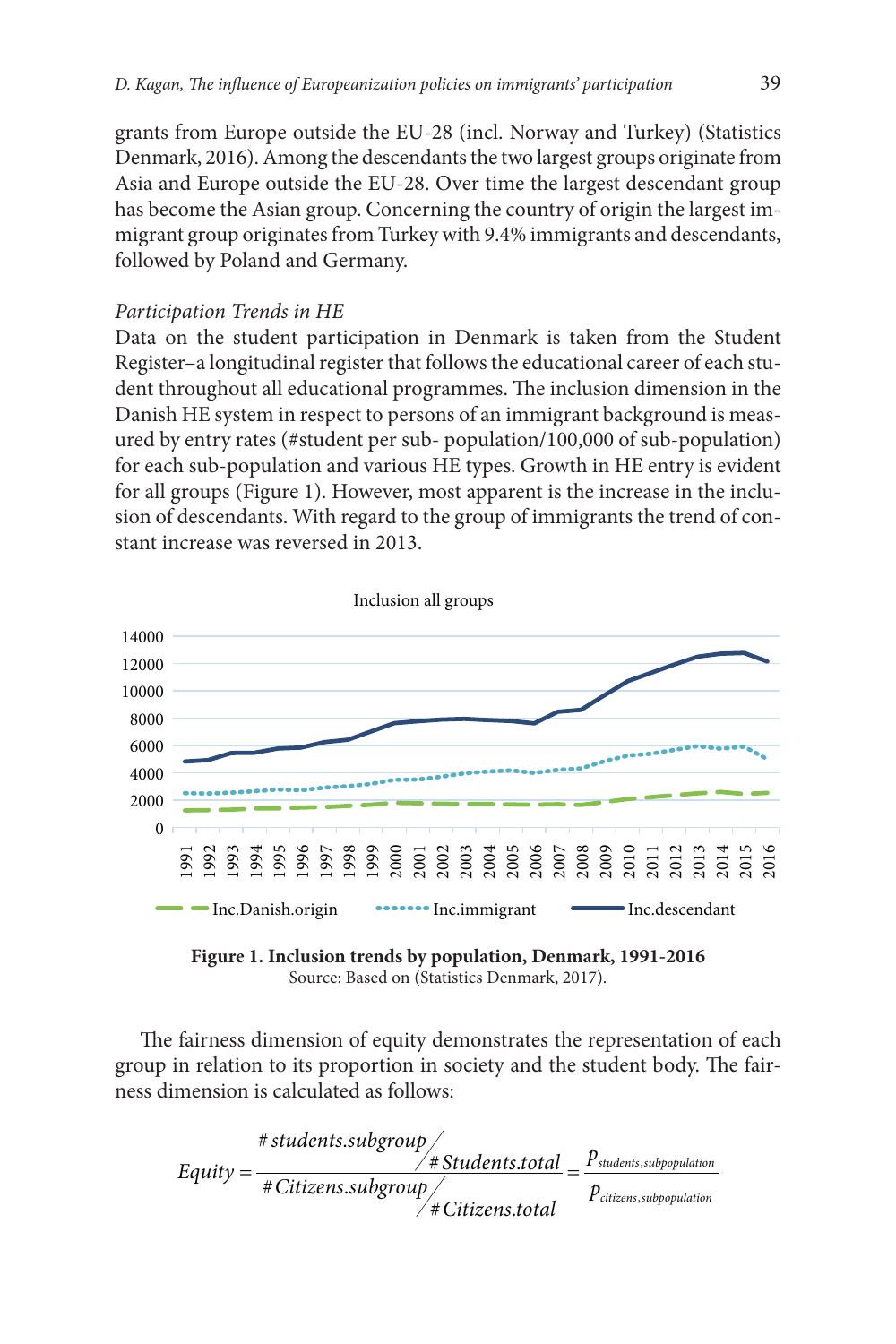Equity > 1 meaning over-representation in the student population, Equity < 1 meaning under-representation in the student population, The equity line  $(a = 1, dashed line)$  is included for reference.

The Fairness analysis (Figure 2) indicates that the descendants have benefited the most from the education system. This group was over-represented in 1991 before the implementation of the reforms yet the over-representation has further increased during the reform years. At a more moderate level the immigrant group began at the level of equitable representation, decreasing to slight under-representation but since the millennium the trend has changed to a substantial over-representation. In 2008 this trend changed again although a level of slight over-representation was maintained. The major part of the student body consisting of Danish-origin students remained relatively constant over time. Descendant over-representation is evident at all levels of education although there has been a constant downward trend in the Longcycle education. This result may indicate that the second-generation students chose to leave to enter the labour market upon completion of the first cycle of education.



**Figure 2. Fairness Trends by Population, Denmark, 1991-2016** Source: Own analysis based on data from (Statistics Denmark, 2017).

A further examination is required to evaluate the representation trend over time (representing reform years) and the effect of HE type. In order to assess this an OLS model was built for each sub-population, with the fairness dimension as the equity measure (as described above) being explained as a variable.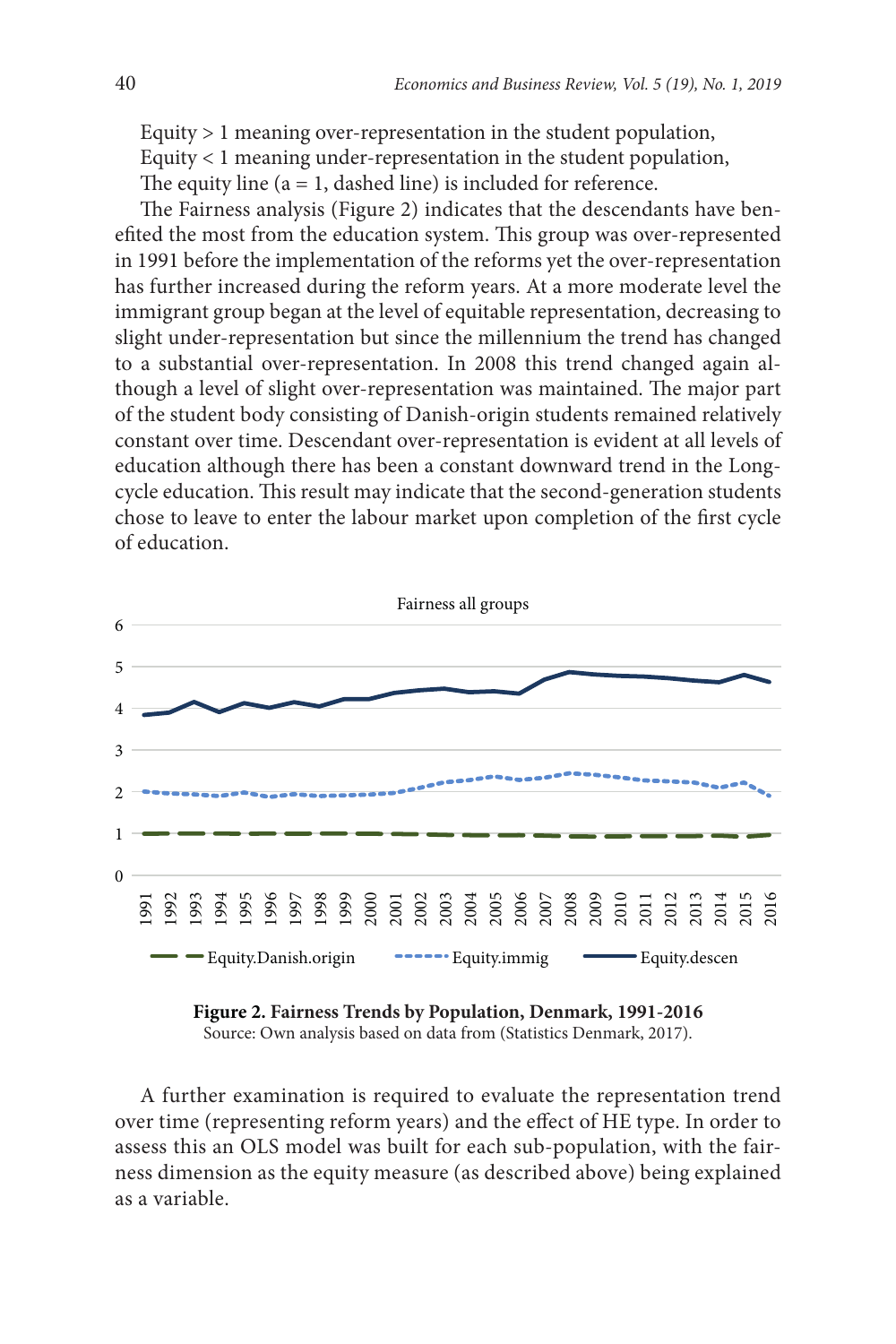$$
y_i = \beta_0 + \beta_1 * (year - year_0) + \beta_2 * I_{Short-cycle} + \beta_3 * I_{Median-cycle} + \beta_4 * I_{Long-cycle} ++ \beta_{12} * (year - year_0) * I_{Short-cycle} - cycle + \beta_{13} * (year - year_0) * I_{Median-cycle} ++ \beta_{14} * (year - year_0) * I_{Long-cycle} + \varepsilon_ireference\_level = "Bachelor"
$$

The *Bachelor*: the group of interest (new degree), serves as reference.  $\beta_1$  is the correction for the effect of time (on all groups), due to unknown/unobserved factors from the first year of data (i.e. year-year, defined as "year.centred"). This definition was motivated by a need to improve model readability by decreasing the co-variance between the intercept and the year variable by centring the time. The coeffients  $[\beta_2, \beta_3, \beta_4]$  are the main effects of the different type of HE (each multiplied by a relevant indicator variable). The coefficients  $[\beta_{12}, \beta_{13}, \beta_{14}]$  are the interaction effects between year and each of the higher eduction types. This seemed plausible as the reform was implemented over several years with presumably different effect –  $\varepsilon$  represents the errors of the model. Note–the analysis using an ARIMA model (auto.arima function in R) did find an AR(1) model to fit the data. However it did not account for the intrinsic dependence of errors (in contrast to the usual OLS where  $\varepsilon_i^{iid} \sim N(0, \sigma^2)$  due to the need to maintain model simplicity and undestandbility and to the fact that not accounting for the dependence of errors actually inflates the Standard Error (SE) of the coefficients, thus making the hypothesis testing regarding the coefficienct more conservative.

The first model analyzing immigrant participation (Table 1) significantly explains (*p-*value < 0.0001) a significant part of the variance (67.12%). In this model no main influence of time (year) or type of HE is identified. In other words, no change in the general proportional representation was identified, nor in the different types of HE over the years. However, an inspection of the interaction effects provides additional insight.

As the model progresses in time an upward trend can be identified for the Short-cycle (0.051) and the Long-cycle (0.037). The increase in the Short-cycle education is not linear (as assumed by the model) but given the accuracy of fit measures it appears that the overall trend is indeed captured by the model. This might reflect the application of new programmes and a possible shift of other sub-populations towards other, new academic tracks (consistent with the observed decrease in equity for the immigrants) and consequently an increased representation of immigrants. The model reflects an effect particularly evident in the short and long cycles. However, over time the change is moderated. Furthermore, for the Bachelor programmes, the model shows a short -time effect of increase above the equity line although this trend is reversed after 2005.

The proposed model for descendants' participation trends (Table 1) clearly explains (*p-*value < 0.0001) a significant part of the variance (75.98%). Here the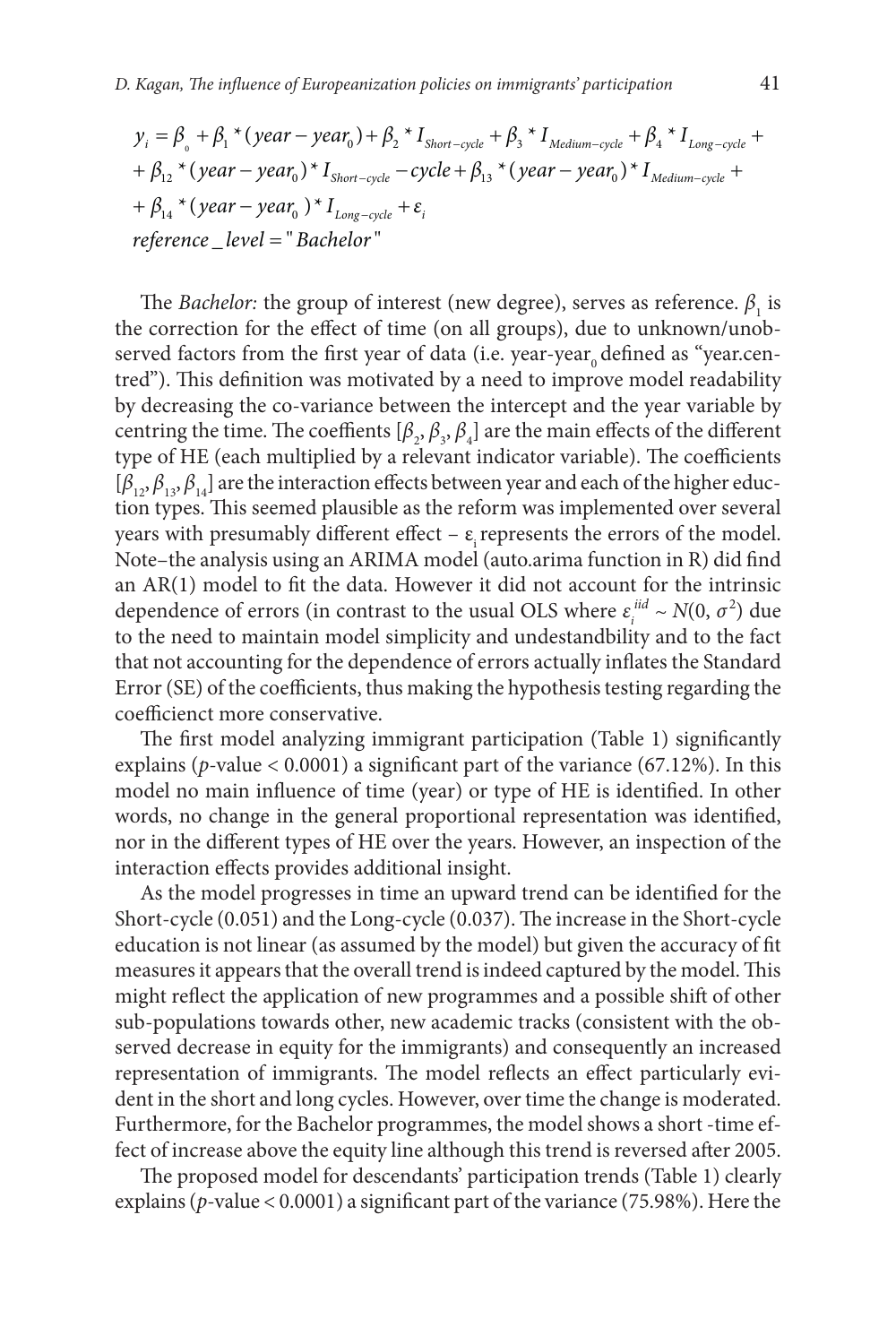|                                 |                                        | <b>Estimate</b> | $p$ -value   | p-model  |
|---------------------------------|----------------------------------------|-----------------|--------------|----------|
| Sub-population<br>immigrants    | $\beta$ 0 (Intercept)                  | 0.885821        | < 0.0001     | < 0.0001 |
|                                 | $\beta$ 1 (year.centred)               | 0.001738        | 0.8242       | $R^2$    |
|                                 | $\beta$ 2 (Short-cycle)                | 0.1685170       | 0.2974       | 0.61720  |
|                                 | $\beta$ 3 (Medium-cycle)               | $-0.084415$     | 0.6009       |          |
|                                 | $\beta$ 4 (Long-cycle)                 | 0.135182        | 0.4027       |          |
|                                 | $\beta$ 12 (year.centred*Short-cycle)  | 0.050589        | < 0.0001     |          |
|                                 | $\beta$ 13 (year.centred*Medium-cycle) | 0.013246        | 0.2329       |          |
|                                 | $\beta$ 14 (year.centred*Long-cycle)   | 0.037133        | 0.0011       |          |
|                                 |                                        | <b>Estimate</b> | $p$ -value   | p-model  |
|                                 | $\beta$ 0 (Intercept)                  | 2.863961        | ${}< 0.0001$ | < 0.0001 |
|                                 | $\beta$ 1 (year.centred)               | $-0.000187$     | 0.981396     | $R^2$    |
|                                 | $\beta$ 2 (Short-cycle)                | $-0.77579$      | < 0.0001     | 0.7598   |
| Sub-population<br>descendants   | $\beta$ 3 (Medium-cycle)               | $-1.666953$     | < 0.0001     |          |
|                                 | $\beta$ 4 (Long-cycle)                 | $-0.61902$      | < 0.0001     |          |
|                                 | $\beta$ 12 (year.centred*Short-cycle)  | 0.04252         | < 0.0001     |          |
|                                 | $\beta$ 13 (year.centred*Medium-cycle) | 0.065537        | < 0.0001     |          |
|                                 | $\beta$ 14 (year.centred*Long-cycle)   | $-0.031401$     | 0.004        |          |
|                                 |                                        | <b>Estimate</b> | $p$ -value   | p-model  |
| Sub-population<br>Danish origin | $\beta$ 0 (Intercept)                  | 0.9993532       | < 0.0001     | < 0.0001 |
|                                 | $\beta$ 1 (year.centred)               | $-0.0004594$    | 0.5219       | $R^2$    |
|                                 | $\beta$ 2 (Short-cycle)                | 0.0065985       | 0.6553       | 0.7698   |
|                                 | $\beta$ 3 (Medium-cycle)               | 0.0205749       | 0.166        |          |
|                                 | $\beta$ 4 (Long-cycle)                 | 0.011034        | 0.456        |          |
|                                 | $\beta$ 12 (year.centred*Short-cycle)  | 0.04252         | ${}< 0.0001$ |          |
|                                 | $\beta$ 13 (year.centred*Medium-cycle) | 0.065537        | ${}< 0.0001$ |          |
|                                 | $\beta$ 14 (year.centred*Long-cycle)   | $-0.031401$     | 0.004        |          |

**Table 1. Denmark–reform influence model summary, 1991-2016**

trends are different–during the reform years several trends may be observed: While there was no central time effect the dominant influence is identified in the shift in representation rates between tracks–a significant reduction in equity levels in all non-bachelor tracks with the most significant in the Medium-cycle. Inspection of interaction terms provides a more comprehensive overview–the main negative effects for the Short-cycle and Medium-cycle were moderated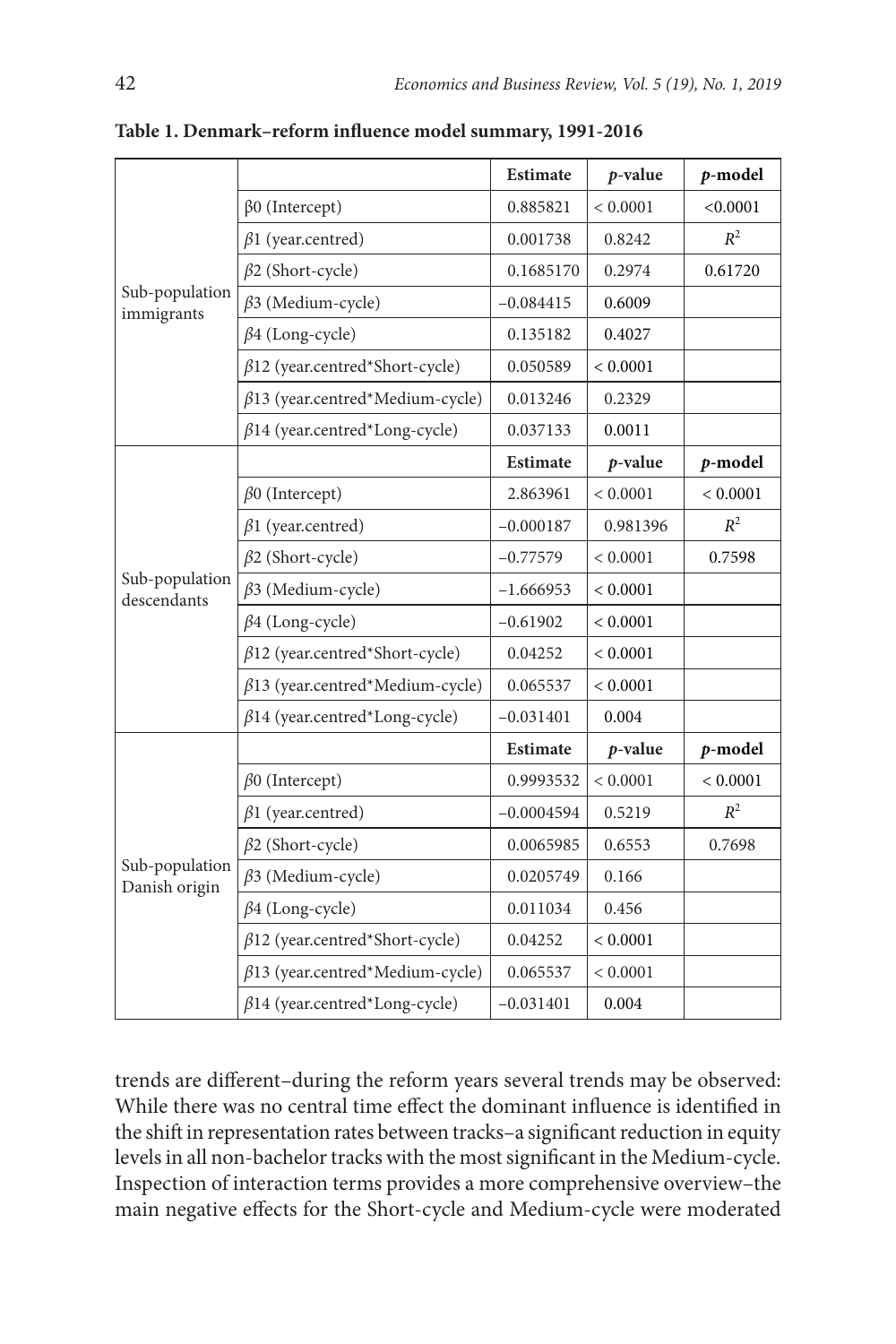in time (and even compensated for) whereas the negative effect for the Longcycle was enhanced over time. With respect to the second-generation analysis indicates upward trends in all programmes but the long-term degree.

The proposed model for the Danish-origin students (Table 1) significantly explains (*p-*value < 0.0001) a major part of the variance (76.98%). When looking for specific effects no main effect, either for time (year) or type of HE is identified. However an examination of the interaction effects provides an additional insight–in reality as the model progresses in time, the increase in equity for the short cycle decreased (–0.0068) and same for the Long-cycle (–0.004). In conclusion, analysis of participation trends of the Danish population during reform years exposes different trends for first and second-generation immigrants. Nevertheless, an increase in the participation rates of persons with immigrant background is identified during reform years. Actual effect of the reform is most evidently identified for the second-generation.

#### **3.2. Sweden**

Of all the three Scandinavian countries Sweden has the most liberal refugee, immigration, and integration policy. Though Sweden also restricted its immigration policy it was not to the extent of Norway or Denmark. Until 2010 Swedish integration policy emphasized immigrants' rights rather than duties. At that stage conditionality was introduced in the reforms to labour work introduction support. During the first years of the millennium, the immigrant percentage in the Swedish population increased significantly. Sweden's' liberal immigration policy in comparison to the other Scandinavian countries is reflected in the relatively high proportion (30%) of immigrants. Over the course of the last fifteen years the total Swedish origin population has decreased to 70% (Statistics Sweden, 2016). Additionally, the composition of the immigrant population has changed over the last 15 years. In 2015 almost 163,000 people from Syria and Afghanistan applied for asylum in Sweden. This dramatic increase in asylum-based immigration led Sweden to introduce a stricter immigration policy.

#### *Participation trends in HE*

Data on immigrant participation in Swedish HE is taken from the Register on Participation in Education of Statistics Sweden. The data does not provide separation between the educational cycles and analysis is therefore limited to an examination of participation in the general HE. The timeframe for the analysis is based on the timeframe for the reforms. Inclusion and fairness participation in Swedish HE for each sub-population are presented in Fig. 3. While the descendants exhibit an upward trend the trend of immigrant participation has decreased since 2010. This reverse trend may be connected to the dramatic increase in asylum immigration in those years.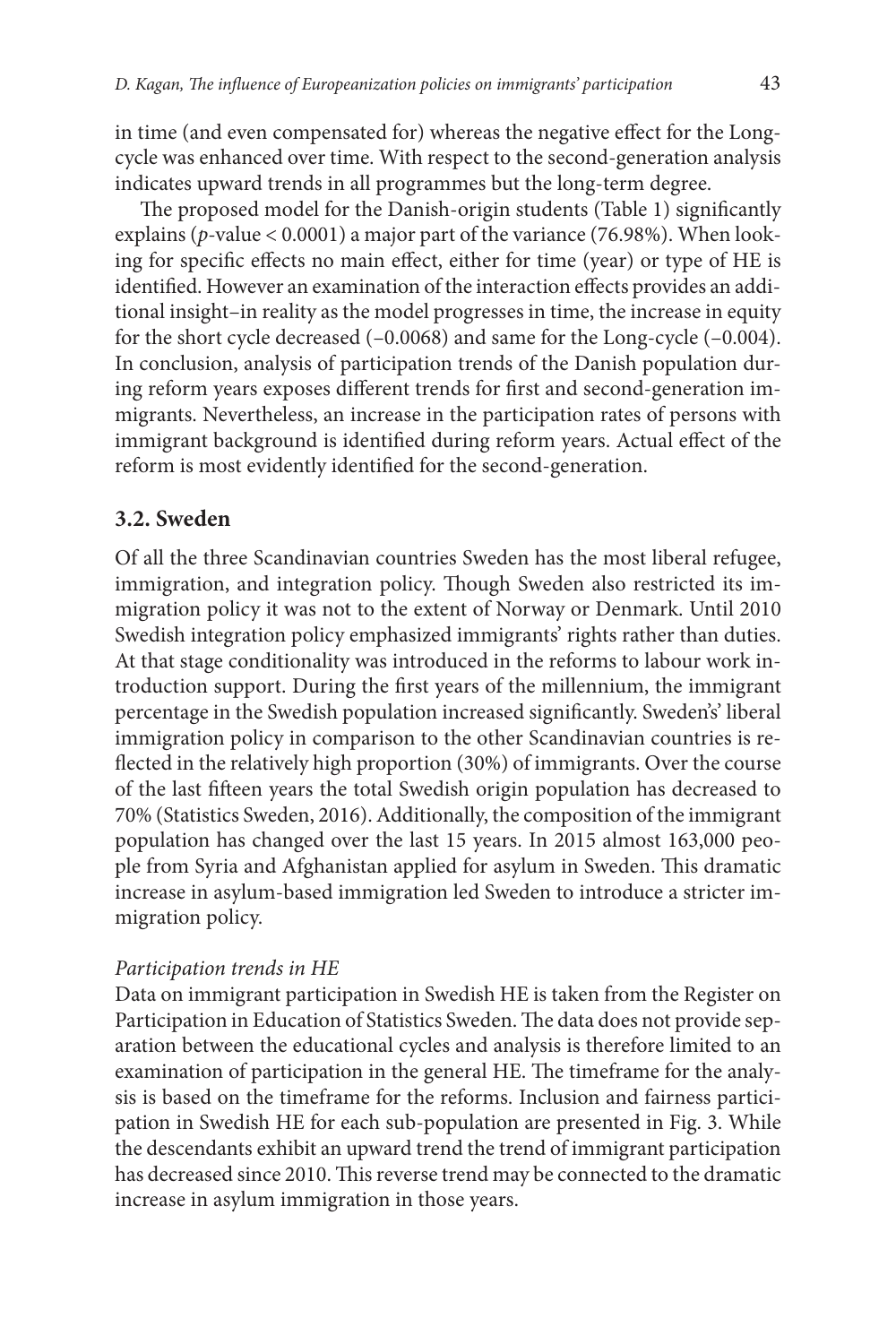

**Figure 3. Equity trends by population, Sweden, 2002-2015** Source: Based on (Statistics Sweden, 2017).

The effect of reform on participation trends of sub-population–based on the data from national Student Register a quadratic OLS model was developed with fairness measure being the explained variable.

 $y_i = \beta_{0} + \beta_{1} \cdot (year - year_{0}) + \beta_{11} \cdot (year - year_{0})^{2} + \varepsilon_{i}.$ 

In this model  $\beta_1$  (Table 2. Sweden- Reform Influence Model Summary, 2002-2015) is the correction for the effect of time due to unknown/unobserved factors depending of how many years have passed since the first year in the database (year-year<sub>0</sub>).  $\beta_{11}$  is the coefficient for the quadratic effect of time (year-year<sub>0</sub>)<sup>2</sup>.  $\varepsilon$ <sub>i</sub> represents the errors of the model. Note–analysis using an ARIMA model (auto. arima function in R) did find an AR(1) model to fit the data. However the intrinsic dependence of errors (in contrast to the usual OLS where  $\varepsilon_i \stackrel{iid}{\sim} N(0, \sigma^2)$ ) was not accounted for due to the need to maintain model simplicity and understandbility and to the fact that not accounting for the dependence of errors actually inflates the Standard Error (SE) of the coefficients, thus making the hypothesis testing regarding the coefficienct more conservative.

All models and coefficients were significant ( $p < 0.05$ ). The addition of the interaction term (year-year $_{0}$ )<sup>2</sup> significantly improved each model's accuracy of fit as was demonstrated by the Adj. R-squared statistics (results of models without interaction not shown). Distinct attention is drawn to the contribution of the interaction for each model. Immigrants: The model significantly explains 73.80% of the variance in immigrants' equity. It does seem that there was an increase in proportional representation above equity 1 level, with a model peak (i.e. quadratic equation extremum when *a* = –0.005 < 0) at around 2010. There was a consistent increase until 2010 with consistent decline until 2014. Descendants: The model significantly explains 98.10% of the variance in de-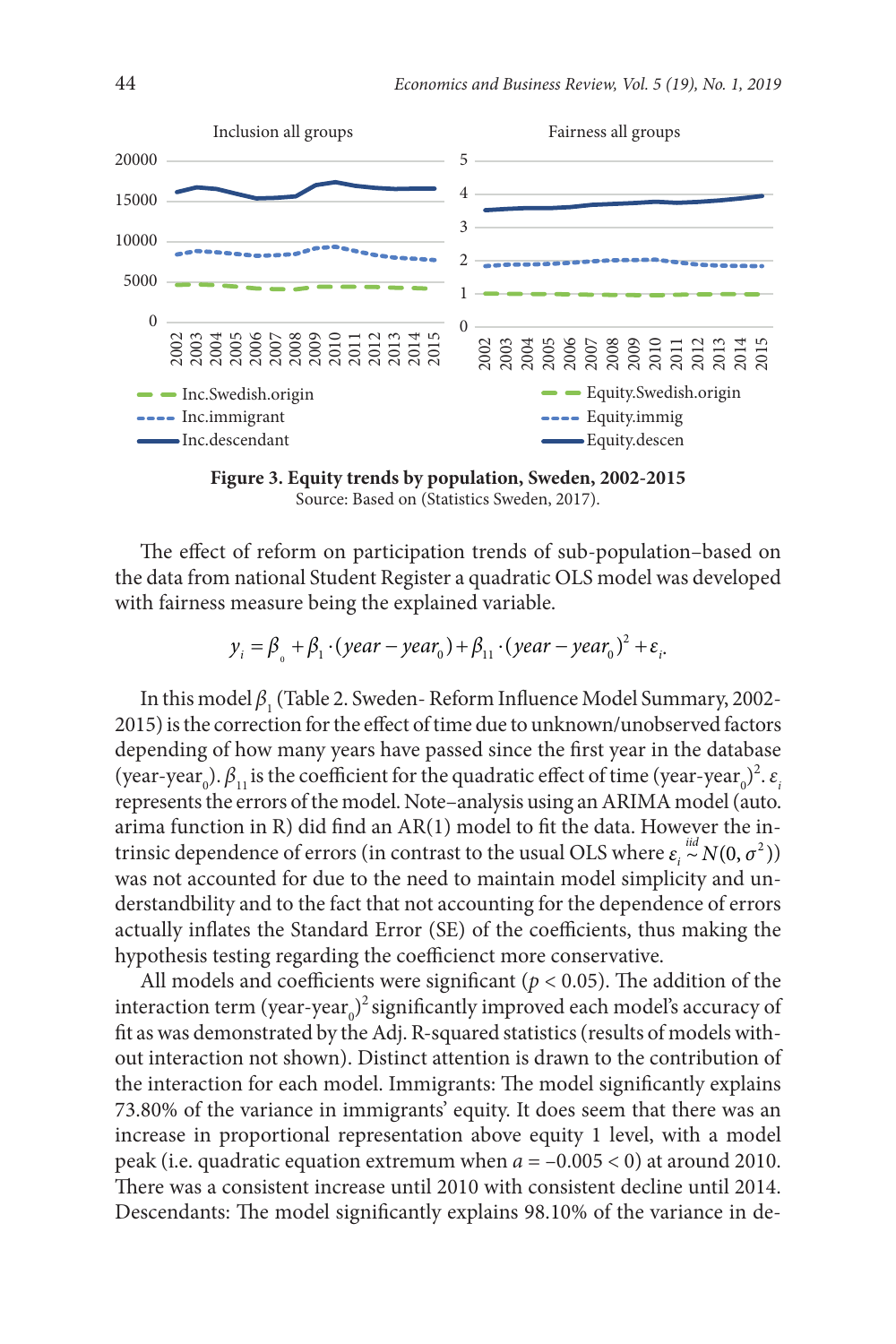| Sub-population<br>immigrants     |                              | <b>Estimate</b> | <i>p</i> -value | p-model  |
|----------------------------------|------------------------------|-----------------|-----------------|----------|
|                                  | $\beta$ 0 (Intercept)        | 0.803           | < 0.0001        | 0.0002   |
|                                  | $\beta$ 1 (year.centred)     | 0.065           | < 0.0001        | $R^2$    |
|                                  | $\beta$ 11 (year. centred^2) | $-0.005$        | < 0.0001        | 0.738    |
| Sub-population<br>descendants    |                              | <b>Estimate</b> | $p$ -value      | p-model  |
|                                  | $\beta$ 0 (Intercept)        | 1.713           | < 0.0001        | < 0.0001 |
|                                  | $\beta$ 1 (year.centred)     | $-0.030$        | < 0.0001        | $R^2$    |
|                                  | $\beta$ 11 (year.centred^2)  | 0.005           | <0.0001         | 0.981    |
| Sub-population<br>Swedish origin |                              | <b>Estimate</b> | $p$ -value      | p-model  |
|                                  | $\beta$ 0 (Intercept)        | 1.015           | < 0.0001        | 0.0006   |
|                                  | $\beta$ 1 (year.centred)     | $-0.011$        | 0.0002          | $R^2$    |
|                                  | $\beta$ 2 (Short-cycle)      | 0.001           | < 0.000386      | 0.743    |

**Table 2. Sweden–reform influence model summary, 2002-2015**

scendants' proportional representation which consistently remains above equity level. The fitted quadratic model further supports the continuous increase with a small trough (i.e. quadratic equation extremum when  $a = 0.005 > 0$ ). Swedish origin: The model significantly explains 74.30% of the variance of the proportional representation of the population of Swedish origin, fluctuating closely to equity level 1 reflecting the dominance of this sub-population. There is a reciprocal trend between the Swedish population and the immigrants in the equity aspect and possibly also between the immigrants and the descendants (although they were not directly compared). Given the comparable sizes of the immigrant and descendant sub-populations this might represent a transition between the representation of immigrants and descendants.

## **Norway**

In the first decade of the millennium the immigrant portion in Norwegian society increased dramatically from 5% to 12%. Today the total share of persons with an immigrant background is 16.8 % (SSB, 2017). The first years were characterized by family reunification and protection immigration from Asia and Africa (Statistics Norway, 2016a). After 2005 the main immigration was labour immigration particularly since the expansion of the EU in 2004 (Pettersen & Østby, 2013). Waves of recent asylum seekers from Syria and elsewhere have further hardened the conditions for obtaining citizenship. Since 2015 Norway has restricted asylum seeker numbers to 8,000/year and introduced strict conditions resulting in a drop of 95% in applications. The share of immigration from Asia/Africa and Eastern Europe increased turning them into the two largest immigrant groups in Norway. Western European and Scandinavian immigra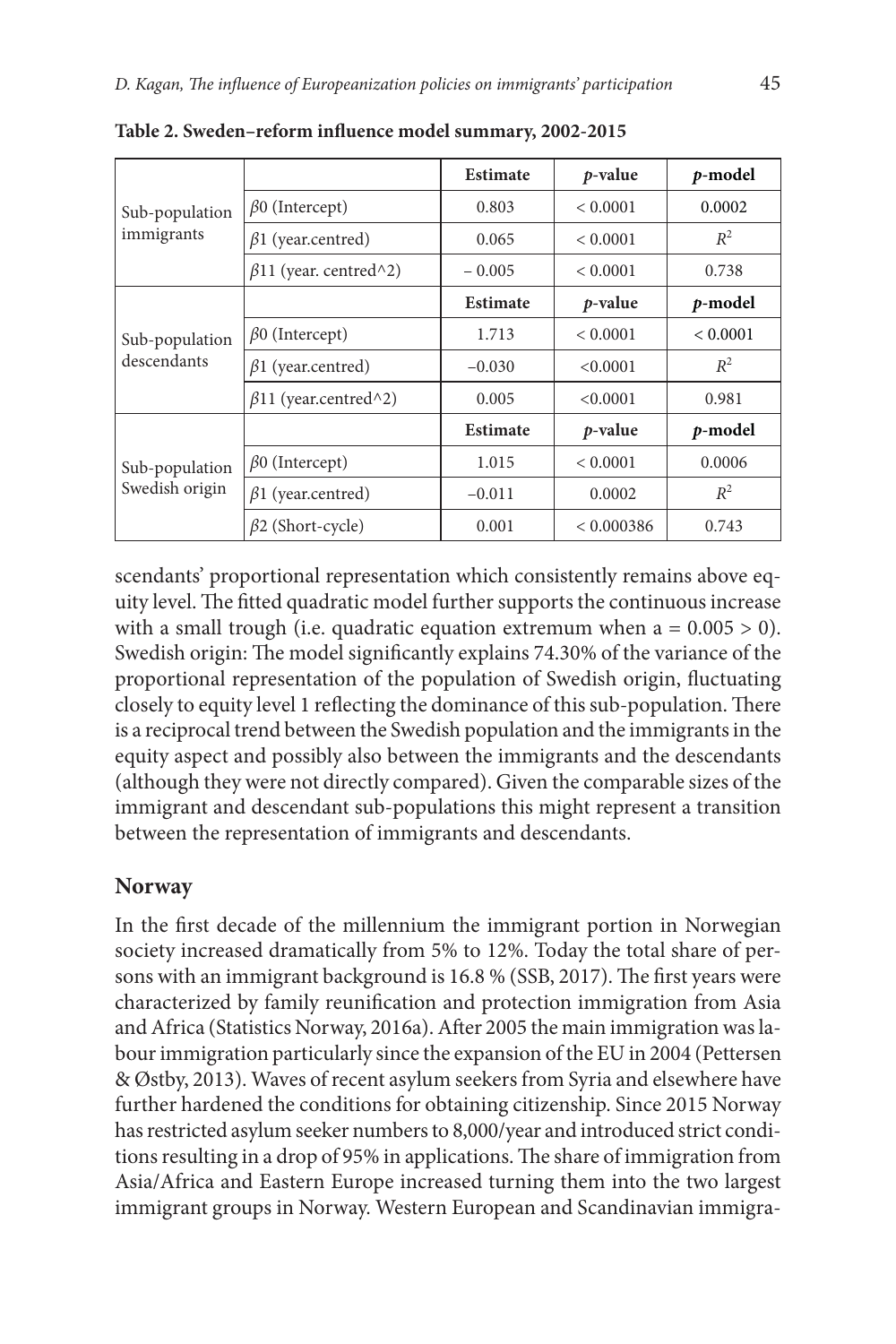tion also increased but not to the same extent. Between 2003 and 2007 Polish labour immigrants became the largest immigrant group in Norway followed by Lithuania and the Scandinavian countries.

#### *Trends in immigrant participation in HE*

Data on student participation in Norwegian HE is provided by Statistics Norway. The data includes all students in all three cycles of HE. Participation statistics are divided into short education  $(\leq 4)$  and longer education  $(> 4)$ . Students classified as "Unknown" were assigned to the immigrant group as this group includes students without ID #, who are students not born in Norway. The joint group was renamed "student.immigrants.new" and "immigrants.population.new." Inclusion trends indicate a constant and sharp increase in the representation rates of descendants in Norwegian HE. Similarly to Denmark and Sweden the immigrant group increased its participation rates until 2005 when the trend changed downward. Results are in line with the increase in labour immigration in those years. Overall the dimension of immigrant inclusion did not change during the reform years.

A closer examination of participation trends according to programme length (Figure 4) exhibits similar trends. However, in the short program trends are more moderate especially for the groups of Norwegian origin and immigrants. Descendants have maintained their continual rate of growth whereas trends in immigrant participation shifted to downwards around 2005. In the longer studies these trends are further moderated. In PhD studies the patterns are rather different as the immigrant group is the most dominant. This may be as a result of the immigrant group composition. It is possible to assume that the 'unknown' group included in the immigrant group is, to a large extent, made up of international students, since this is one of the most plausible explanations for the lack of ID #.



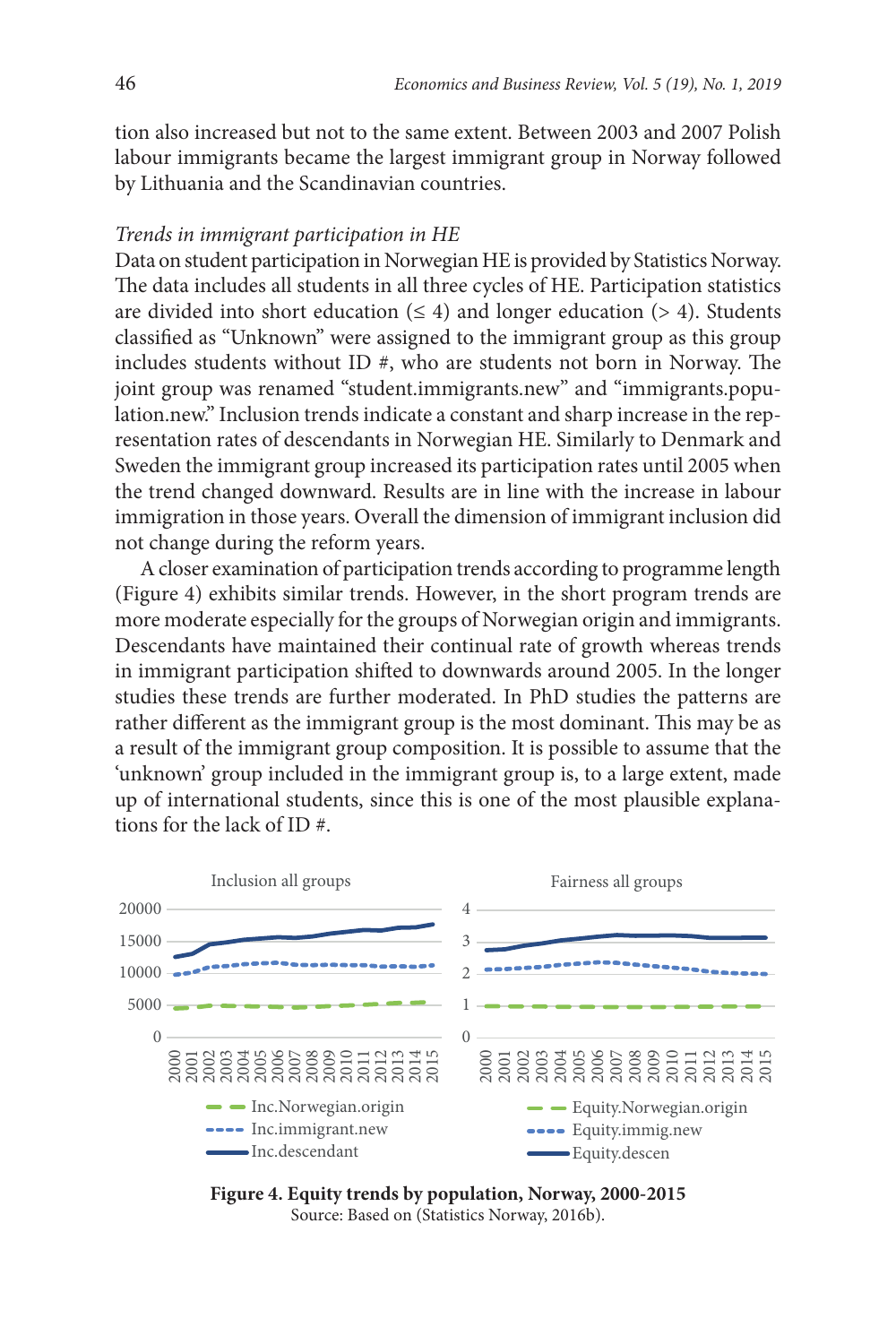In order to evalute the trend in time and the effect of higher eduction type two alternative OLS models were built for each type of sub-population, based on the trends in the data with equity measure being an explained variable:

Equity > 1 meaning over-representation in the student population, Equity < 1 meaning under-representation in the student population, The equity line  $(a = 1, dashed line)$  was included for reference. Model 1 (for immigrants)

 $^{\circ}$  $y_i = \beta_{\Box} + \beta_1 \cdot (year - year_{\Box}) + \beta_2 \cdot I_{\rightarrow+ years} + \beta_3 \cdot I_{PhD} + \beta_{11} \cdot (year - year_{\Box})^2 + \varepsilon_i$ *reference \_level =* " ≤ 4 – *years* "

Model 2 (for descendants and Norwegian origin)

$$
y_i = \beta_0 + \beta_1 \cdot (year - year_0) + \beta_2 \cdot I_{>4-year} + \beta_3 \cdot I_{PhD} ++ \beta_{12} \cdot (year - year_0) \cdot I_{>4-year} + \beta_{13} \cdot (year - year_0) \cdot I_{PhD} + \varepsilon_i
$$
 In this model:  
reference \_level = " ≤ 4 - years"

The " $\leq$  4 years" group, the group of interest, serves as reference.  $\beta_1$  is the correction for the effect of time since the first year of measurement (year<sub>0</sub>) [(year-year<sub>0</sub>)] (on all groups) due to unknown/unosberved factors. The coeffients  $[\beta_2, \beta_3]$  are the main effects of the different type of HE (each multiplied by a relevant indicator variable). The coefficient  $[\beta_{11}]$  is the quadratic effect of (year-year<sub>0</sub>) [(year-year<sub>0</sub>)<sup>2</sup>]. The coefficients [ $\beta_{12}$ ,  $\beta_{13}$ ] are the interaction effects between (year-year<sub>0</sub>) and each of the higher eduction types. This seemed plausible as the reform was implemented over several years with presumbly different effects.  $\varepsilon$ <sub>*i*</sub> represents the errors of the model. Note: analysis using an ARIMA model (auto.arima function in R) did find an AR(1) model to fit the data. However, the intrinsic dependence of errors (in contrast to the usual OLS where  $\varepsilon_i \stackrel{iid}{\sim} N(0, \sigma^2)$  due to the need to maintain model simplicity and undestandbility and to the fact the not accounting for the dependence of errors actually inflates the Standard Error (SE) of the coefficients was not accounted for, thus making the hypothesis testing regarding the coefficienct more conservative.

The proposed model (Table 3) significantly explains (*p*-value < 0.0001) practically the entire variance (99.1%). Immigrant participation trends reflect an upward followed by a downward trend. When examining specific effects a peak in proportional representation around 2007 (the final year of reform implementation) is shown nicely reflected in a significant quadratic time effect (–0.006, *p*-value < 0.0001).

Ph.D. proportional representation remains relatively high and stable through the years with the reservation that students classified as "unknown" who were included in the immigrant's new group account for roughly 9% of them. These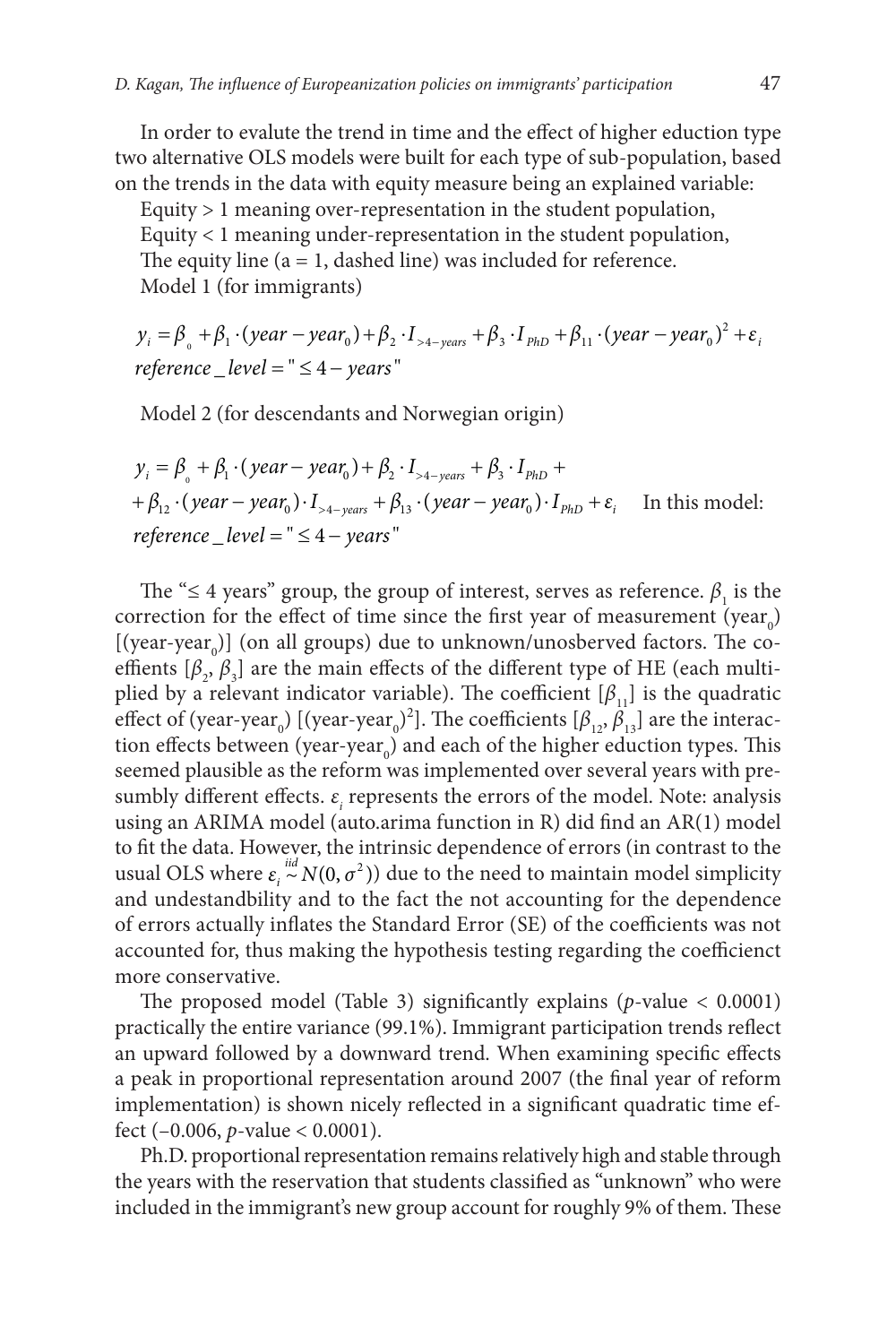| Sub-population<br>Immigrants<br>new   | Referene level $\leq$ 4-years                    | <b>Estimate</b> | p-value    | p-model      |
|---------------------------------------|--------------------------------------------------|-----------------|------------|--------------|
|                                       | $\beta$ 0 (Intercept)                            | 1.027           | < 0.0001   | < 0.0001     |
|                                       | $\beta$ 1 (year.centred)                         | 0.071           | < 0.0001   | $R^2$        |
|                                       | $\beta$ 2 (> 4-years)                            | 0.392           | < 0.0001   | 0.991        |
|                                       | $\beta$ 3 (PhD)                                  | 2.391           | < 0.0001   |              |
|                                       | $\beta$ 11 (year.centred <sup>2</sup> )          | $-0.006$        | < 0.0001   |              |
| Sub-population<br>Descendants         |                                                  | <b>Estimate</b> | p-value    | p-model      |
|                                       | $\beta$ 0 (Intercept)                            | 0.545           | < 0.0001   | ${}< 0.0001$ |
|                                       | $\beta$ 1 (year.centred)                         | 0.039           | 0.981396   | $R^2$        |
|                                       | $\beta$ 2 (> 4-years)                            | 0.343           | < 0.0001   | 0.9864       |
|                                       | $\beta$ 3 (PhD)                                  | $-0.179$        | < 0.0001   |              |
|                                       | $\beta$ 12 (year.centred $\cdot$<br>$>$ 4-years) | $-0.008$        | 0.0168     |              |
|                                       | $\beta$ 13 (year.centred · PhD)                  | $-0.042$        | < 0.0001   |              |
| Sub-population<br>Norwegian<br>origin |                                                  | <b>Estimate</b> | $p$ -value | p-model      |
|                                       | $\beta$ 0 (Intercept)                            | 0.994           | < 0.0001   | < 0.0001     |
|                                       | $\beta$ 1 (year.centred)                         | 0.0005          | 0.455      | $R^2$        |
|                                       | $\beta$ 2 (> 4-years)                            | $-0.037$        | < 0.0001   | 0.9884       |
|                                       | $\beta$ 3 (PhD)                                  | $-0.121$        | < 0.0001   |              |
|                                       | $\beta$ 12 (year.centred $\cdot$<br>$>$ 4-years) | $-0.0002$       | 0.827      |              |
|                                       | $\beta$ 13 (year.centred $\cdot$ PhD)            | $-0.012$        | < 0.0001   |              |

**Table 3. Norway–reform influence model summary, 2002-2015**

Source: Based on (Statistics Norway, 2016b).

"unknown" students may be international students and might not reflect the immigrant student body in Norway.

The proposed model for descendant participation trends significantly explains (*p*-value < 0.0001) practically the entire variance (98.84%). A substantial increase is evident over time (0.039) for the reference group, " $\leq$  4-years", highest main effect of equity for the "> 4 years" track relative to " $\leq$  4 years" track, and a relative stability in the Ph.D. track reflected by a negative main effect and interaction with time that counter-balances the positive time effect. Descriptively the descendants point of origin is of slight under-representation and slowly, but constantly their representation rates increase in all tracks (but Ph.D.) to above equity level 1.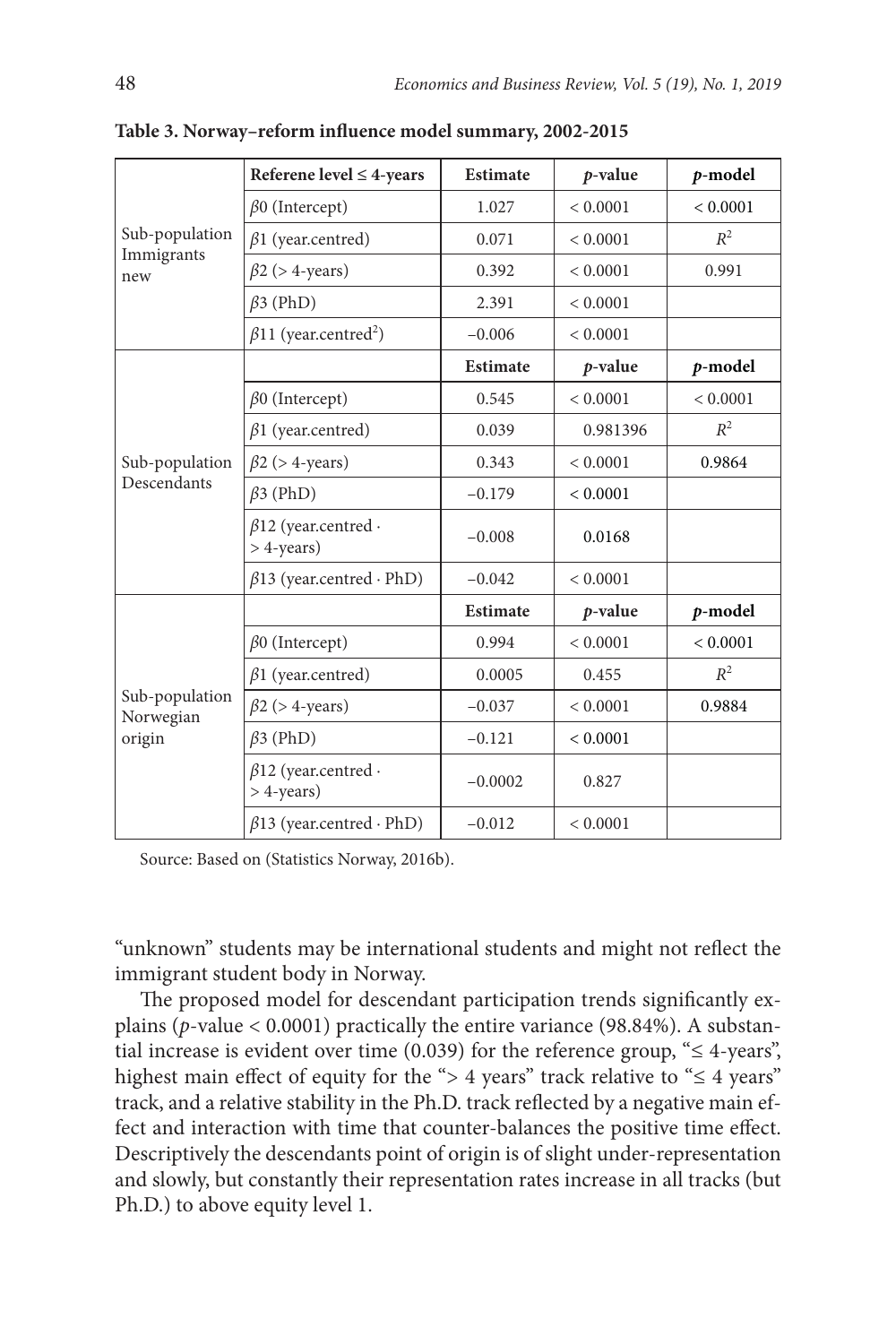The proposed model for the Norwegian origin group significantly explains (*p*-value < 0.0001) the variance in its entirety (98.84%). No main effect of time (reform years) is identified beyond random fluctuation ( $p$ -value = 0.455). There is a small negative main effect of "> 4-years" and a larger one for "Ph.D.", enhanced by a negative interaction with time, i.e. at the Ph.D. level, students of Norwegian origin are slightly under-represented, a trend which has intensified over the years and may be correlated with increased immigrant participation. Thus, also in the case of Norway, similar trends are indicated. On the one hand the second-generation group has increased its proportional participation and on the other first-generation positive participation trend is reversed around 2005.

### **Conclusions**

The study examined trends in immigrant participation in the three Scandinavian HE systems during a period of Europeanization reforms. Consistent with the immigrant paradox model examination has shown that persons with an immigrant background are either over-represented or very close to an equitable representation in all three Scandinavian countries. Outcomes are in line with previous findings for immigrant transition at the end of low secondary level. Furthermore, drawing on the cost-benefit model it was assumed that immigrant participation would be positively influenced by the introduction of shorter degrees. Moreover, the multiplier effect model suggests that second-generation immigrants are most likely to be positively affected by the reform and more diversified degrees. However, an in-depth examination of participation within the cycles reveals a multi-faceted picture of participation trends and diverse patterns for immigrants and descendants.

The Bologna Reform led to increased flexibility in Danish and Norwegian HE as a result of the introduction of the Bologna degree system. Consequently, an increase in the inclusion and proportional representation of persons with an immigrant background during the reform years is identified. Nevertheless, first-generation and second-generation immigrants should be examined as two separate groups with different characteristics as each group exhibits contrasting patterns which may point to different educational barriers and diverse analysis limitations: first-generation immigrants include international students, which may bias results; overall changes to the composition of this group (increased labour immigration, increased refugee immigration and more) may influence proportional representation rates in the short-term. Supplementary in-depth data on the composition of first-generation immigrant students, currently not available, may enable a more coherent understanding of the participation patterns of immigrants.

A more conclusive picture emerges for the second-generation immigrants (descendants), for whom a clear upward trend was identified in all three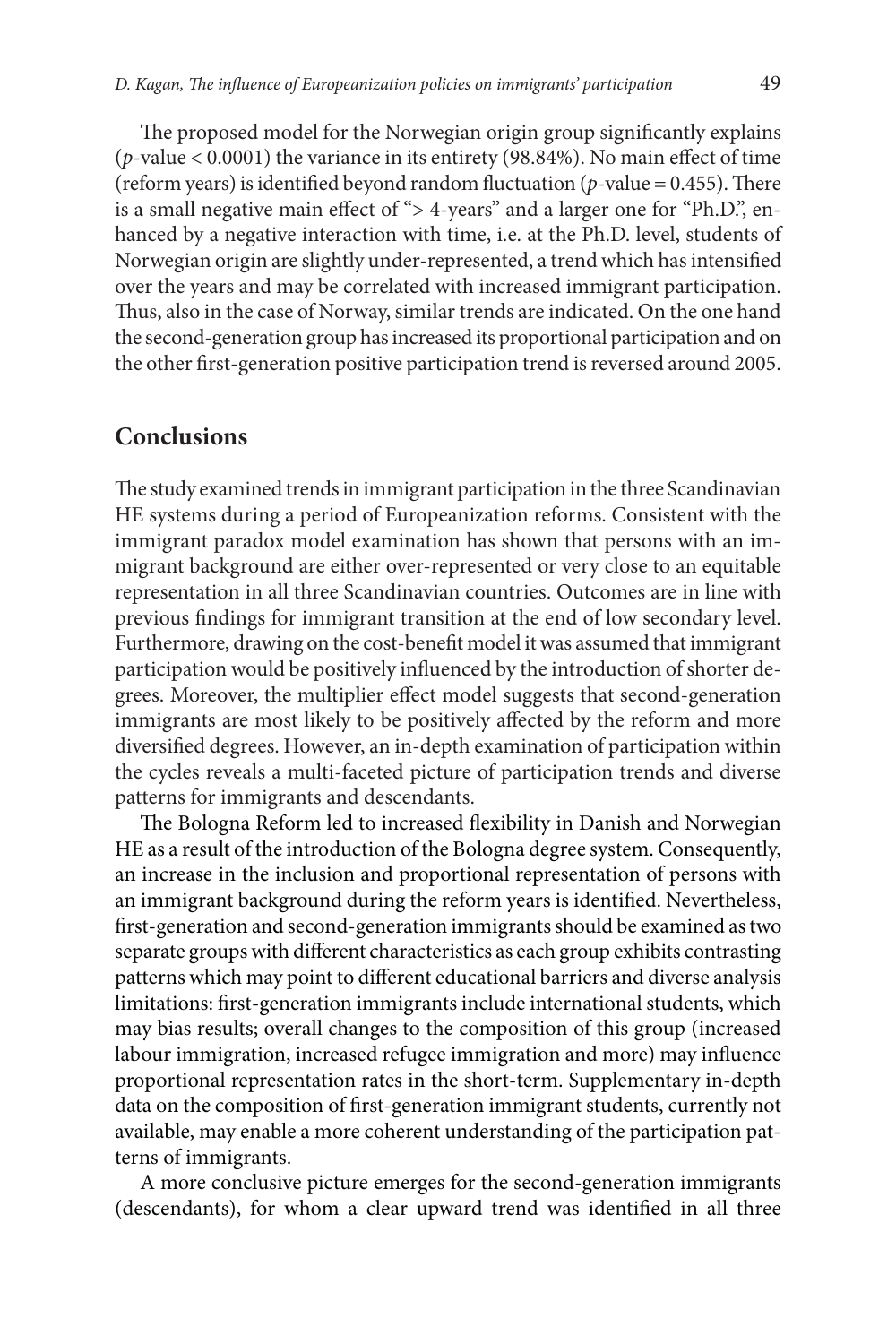Scandinavian countries. These outcomes may point to an 'immigrant paradox' in the Scandinavian HE systems and to a multiple educational progress when more flexibility is introduced. Further research of the various sub-groups within the descendants may shed more light on whether this applies to all. Nonetheless, a more subtle form of inequality was found at the more advanced cycles. Inequality within the various programmes was not addressed due to data restrictions although further attention is required as the results indicate rather conclusively that the descendants are the groups that benefited the most from the changes in HE. Finally, future research directions may focus on the more elusive differences among sub-groups of persons with an immigrant background or participation trends within academic fields. Equally important remains the question as to whether the future entry into the labour market of the groups in question has improved as a result of increased higher academic attainment.

# **Reference**

- Arum, R., Gamoran, A., & Shavit, Y. (2007). More inclusion than diversion: Expansion, differentiation, and market structure in higher education. In Y. Shavit, R. Arum, & A. Gamoran (Eds.), *Stratification in higher education: A comparative study*. Stanford, CA: Stanford University Press.
- Berton, F., & Bondonio, D. (2014). *The impact of degree duration on higher education participation: Evidence from a large-scale natural experiment* (LABORatorio R. Revelli Working Papers Series 137. LABORatorio R. Revelli, Centre for Employment Studies.
- Bondonio, D., & Berton, F. (2018). The impact of degree duration on higher education participation: Evidence from a large-scale natural experiment. *Oxford Bulletin of Economics and Statistics*, 80(5), 905-930. Retrieved from https://doi.org/10.1038/ nrc2967.Questa
- Busemeyer, M. R. (2018). Education and skills for inclusive growth. In C. Deeming, & P. Smyth (Eds.), *Reframing global social policy: Social investment for sustainable and inclusive growth* (pp. 189-212) . Bristol: Policy Press.
- Camilleri, A., Griga, D., & Mühleck, K. (2013). *Evolving diversity II: Participation of students with an immigrant background in European higher education*. European Commission. Retrieved from http://www.pedocs.de/volltexte/2013/8281/
- Cappellari, L., & Lucifora, C. (2009). The "Bologna process" and college enrolment decisions. *Labour Economics*, *16*(6), 638-647. Retrieved from https://doi.org/10.1016/j. labeco.2009.08.009
- Crul, M., Schneider, J., Keskiner, E., & Lelie, F. (2016). The multiplier effect: How the accumulation of cultural and social capital explains steep upward social mobility of children of low-educated immigrants. *Ethnic and Racial Studies*, *40*(2), 1-18. Retrieved from https://doi.org/10.1080/01419870.2017.1245431
- Darvas, Z., & Wolff, G. B. (2016). *An anatomy of inclusive growth in Europe*. Brussels: Bruegel Blueprint 26.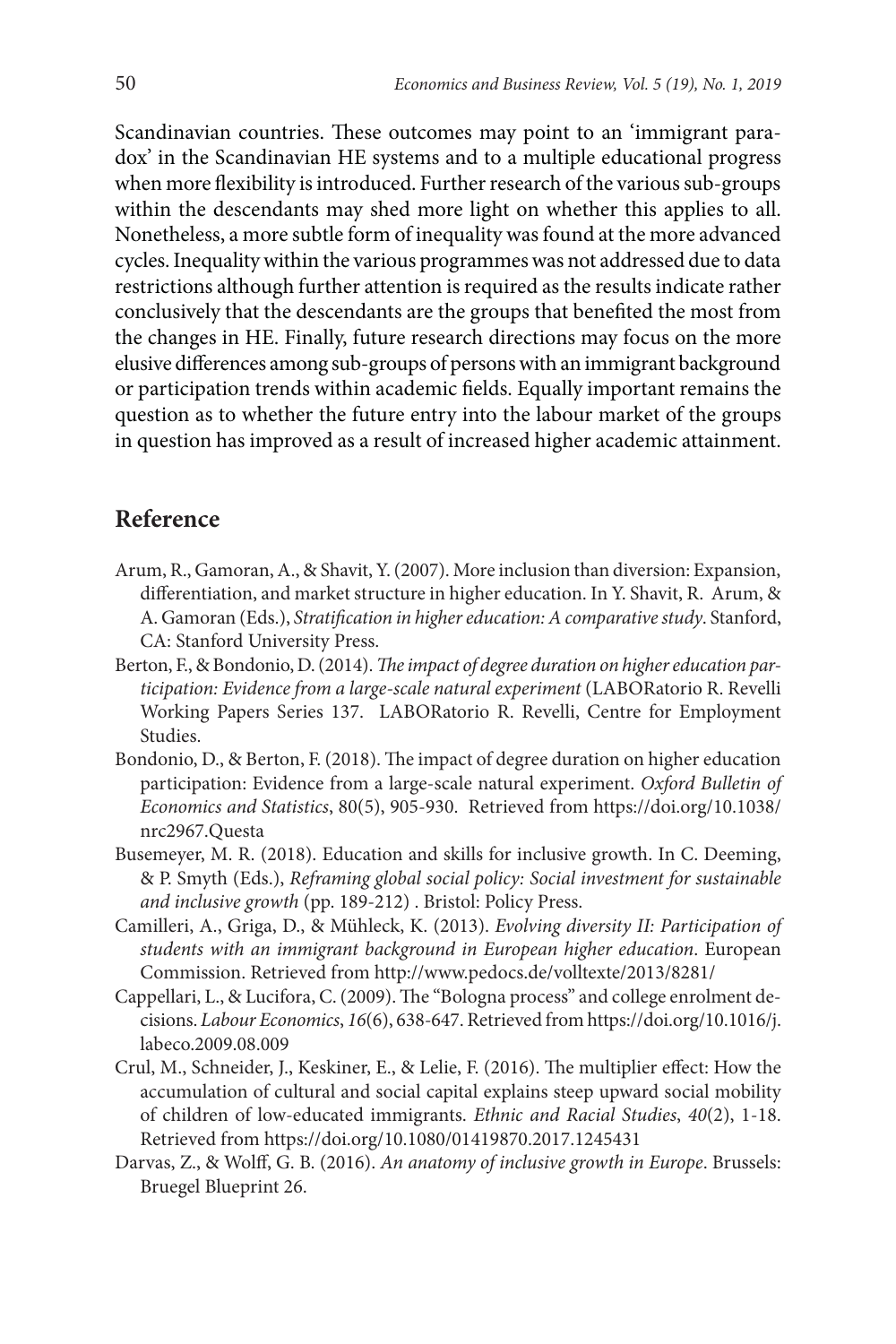- Di Pietro, G. (2011). The Bologna process and widening participation in university education: New evidence from Italy. *Empirica*, *39*(3), 357-374. Retrieved from https:// doi.org/10.1007/s10663-011-9172-5
- Docquier, F. (2018). Long-term trends in international migration: Lessons from macroeconomic model. *Economics and Business Review*, *4*(1), 3-15.
- Dollmann, J. (2017, March). Positive choices for all? SES- and gender-specific premia of immigrants at educational transitions. *Research in Social Stratification and Mobility*, *49*, 20-31. Retrieved from https://doi.org/10.1016/j.rssm.2017.03.001
- Feliciano, C., & Lanuza, Y. R. (2017). An immigrant paradox? Contextual attainment and intergenerational educational mobility. *American Sociological Review*, *82*(1), 211-241. Retrieved from https://doi.org/10.1177/0003122416684777
- Griga, D., & Hadjar, A. (2013). Migrant background and higher education participation in Europe: The effect of the educational systems. *European Sociological Review*, *30*(3), 275-286. Retrieved from https://doi.org/10.1093/esr/jct031
- Hofferth, S. L., & Moon, U. J. (2016). How do they do it? The immigrant paradox in the transition to adulthood. *Social Science Research*, *57*, 177-194. Retrieved from https://doi.org/10.1016/j.ssresearch.2015.12.013
- Jonsson, J. O., & Erikson, R. (2007). Sweden: Why educational expansion is not such a great strategy for equality-theory and evidence. In Y. Shavit, R. Arum, & A. Gamoran (Eds.), *Stratification in higher education: A comparative study*. Stanford, CA: Stanford University Press.
- Lindberg-Sand, Å. (2007). *The Swedish Bologna process: Reckless race or revitalising reform?*. Innsbruck: EAIR FORUM.
- Maassen, P., & Musselin, C. (2009). European integration and the Europeanisation of higher education. In A. Amaral, G. Neave, C. Musselin, & P. Maassen (Eds.), *European integration and the governance of higher education and research* (pp. 3-14). Dordrecht: Springer.
- Mailand, M. (2017). Global issues refugees and labour in Europe. The European refugee crisis and the reaction of labour market actors: The case of Denmark. *Global Labour Journal*, *8*(1), 90-98.
- Marginson, S. (2011). Equity, status and freedom: A note on higher education. *Cambridge Journal of Education*, *41*(1), 23-36. Retrieved from https://doi.org/10.1 080/0305764X.2010.549456
- Marginson, S. (2016). The worldwide trend to high participation higher education: Dynamics of social stratification in inclusive systems. *Higher Education*, *72*(4), 413- -434. Retrieved from https://doi.org/10.1007/s10734-016-0016-x
- Neugebauer, M., Neumeyer, S., & Alesi, B. (2016). More diversion than inclusion? Social stratification in the Bologna system. *Research in Social Stratification and Mobility*, *45*, 51-62. Retrieved from https://doi.org/10.1016/j.rssm.2016.08.002.
- OECD. (2017). *International migration database foreign workers.* Retrieved from https:// doi.org/http://dx.doi.org.000066al25a6.han3.ue.poznan.pl/10.1787/data-00342-en
- OECD. (2018). *Catching up? Intergenerational mobility and children of immigrants*. Paris: OECD Publishing. Retrieved from https://doi.org/10.1787/9789264288041-en
- Pettersen, S. V., & Østby, L. (2013). Immigrants in Norway , Sweden and Denmark. *Samfunnsspeilet*, *5*, 76-83.